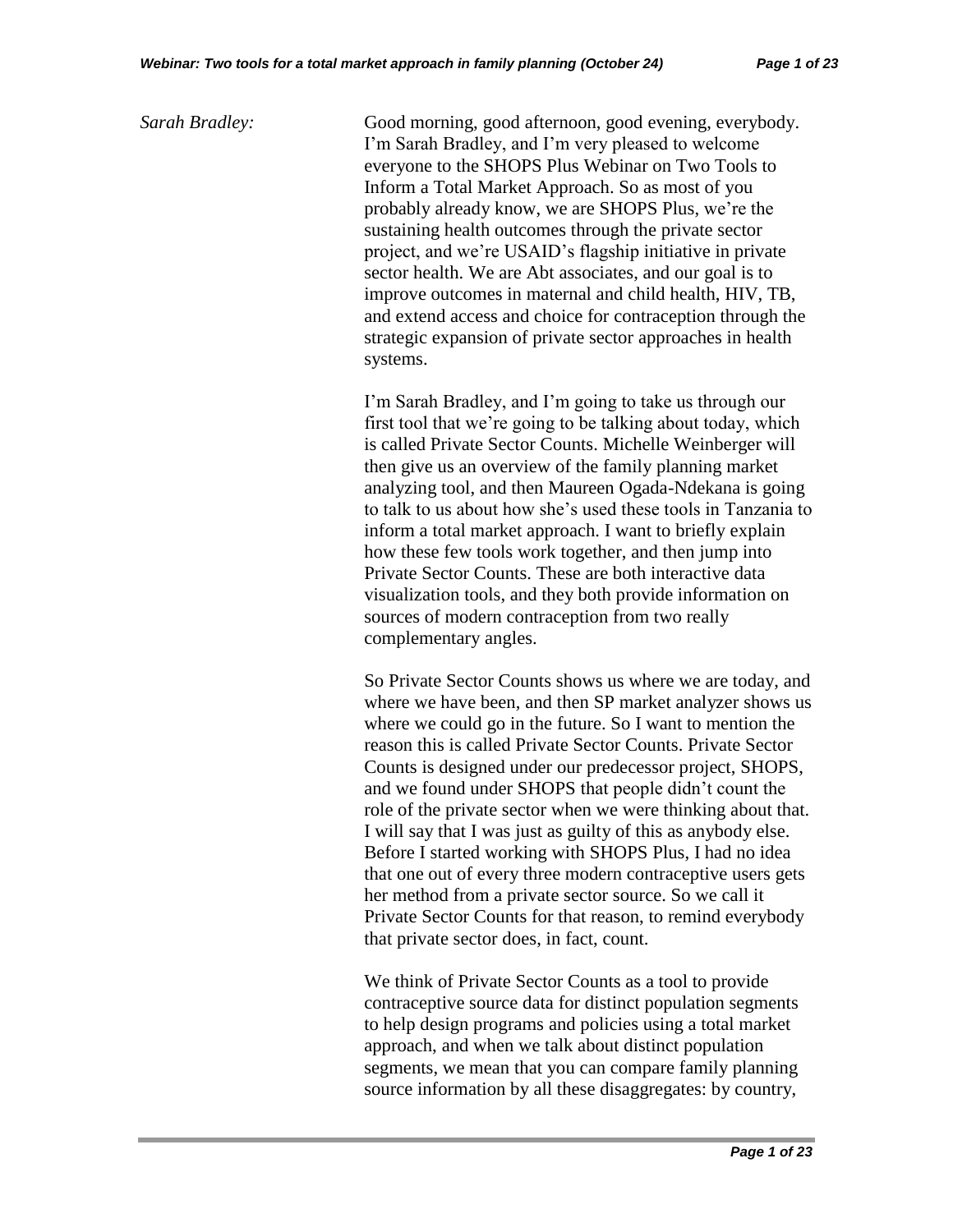contraceptive method, age and marital status, and urban and rural residence and socioeconomic status. We're using demographic and health survey data for this tool, and we included every country that has – that is either a population reproductive health priority country from USAID, Ouagadougu Partnership country, or an FP 2020 country, if they had a demographic and health survey collected since 2012. So women in the DHS, these are nationally represented household surveys, and women who are interviewed are asked if they're using a method of contraception, and if so, where they got that method, and women can answer in a variety of ways, and some of those categories are shown on the right of this table.

We standardized those categories into the standardized categories shown on the left of the table. We're going to use these color codings throughout the rest of the presentation. Private sources are in dark blue, and that includes private clinical, pharmacies and drug shops, shops and markets, and non-governmental and faith-based organizations. All the public sector sources are going to be shown in light blue, and in most of the graphs you'll see a small percentage of other, which is usually women who got a condom from their husband, for example, and that also includes all who don't know. We've organized Private Sector Counts to look at contraceptive sources among three groups of women, from largest to smallest.

So first we look at all women of reproductive age, so you can see what contributions each sector makes to achieving the modern contraceptive prevalence rate, or the NCPR. Then we narrow that down to focus just on users, so looking at where contraceptive users are going for their method, and then narrowing down again to just looking at private sector users. So looking at women who go to the private sector: are they getting their method from a clinic, pharmacy, shop, or non-governmental organization? This is the homepage for Private Sector Counts. And this is live. I encourage you to go online and look at it as we're talking so you can ask questions. You can see that we have two sides to the site.

On the left we have a whole child health side, so this looks at sources for sick childcare, and today we're going to be focusing on the family planning side. So if I click the button here, that will take us to the main page of Private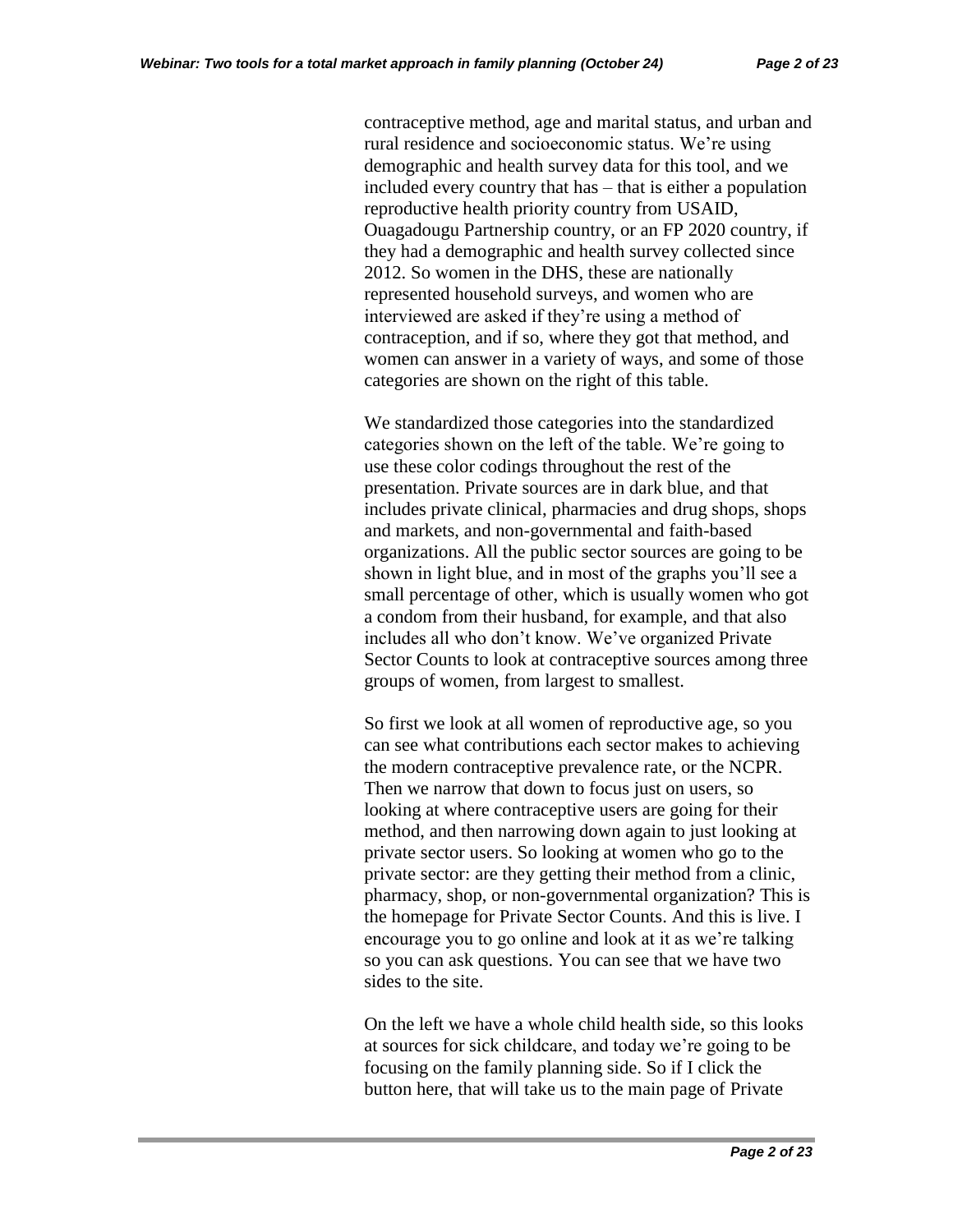Sector Counts.org. So here we're looking at that first group, where do all women obtain modern contraception? Because we're looking at all women, these bars, which are dark blue for the private sector, light blue for the public sector, and grey for that other, these sum to the all women NPCR in each country. There's a navigation box on the right, so we can see which question we're looking at. Right here we see we're looking at explore source and method mix of all women. If you hover over any of the bars at any time, you'll have a dialogue box pop up that has all of the detailed information, including the exact value. If we go to click on our second box – so looking at our second question, our second group of women, these bars all sum to 100 percent because we're now looking just among modern method users.

And if we look at our third question, now we're looking just among private sector users. So here and the previous graph, we have that dark blue bar. We're now blowing that dark blue bar up to 100 percent and showing how the private sector is distributed across pharmacies and drug shops, shops or markets, private clinical sources that are in light purple, and NGOs in dark purple. We can see how that varies across countries. Going back up for a minute up to the sources across all users, we're going to show my favorite part of this site, which is the navigation menu, and this is where you get to play and organize your data however you want.

Going one by one, you can select by country, or any combination of countries you'd like to see. You can look at just one country. You can compare all countries within the same region. You can look not only at all methods – so far we've been looking at all modern methods combined, but we know sources are really different for different methods. So women don't get pills in the same place that they get a condom, for example. If we go from all modern methods we've been looking at now, and switch to pills, we can see there's a much greater private sector share, which makes sense. Many more women get their pills from a private sector source, in the dark blue.

We've been looking at just the most recent survey, but we can also look at two time points in each country. So if we select both the most recent and previous survey, you can see that for each country that has two surveys, now there's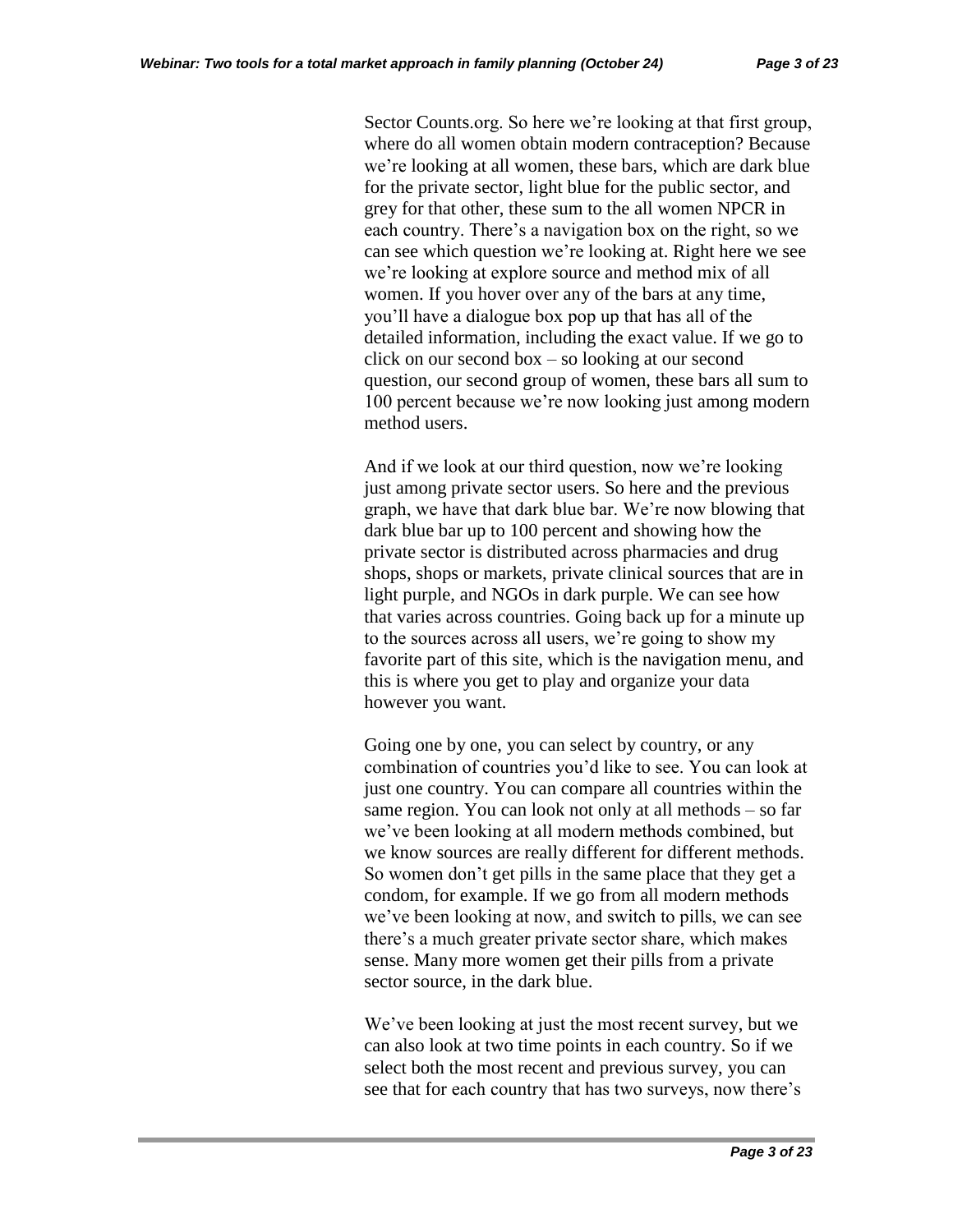two bars. So for example if you look at the top, Myanmar only has one survey, but if you look at Indonesia, you can see the peak between 2012 and the 2017 survey, the share of the private sector that's contributing to modern contraceptive use has increased right, that dark blue bar has gotten longer. This is also – we've been looking so far at the total population of women, but when we talk about the population segments, we can pick any of these disaggregates we want. We can look by socioeconomic status, urban and rural residents, age and marital status, and break it down in different ways.

If we select the two group breakdown here, we can see for example in Indonesia – no, let's take Bangladesh. That's the second one. You can see that younger users who are under the age of 25 are much more likely to get their method from a private sector source, than older women who are over age 25, and this is across marital status. For any of these visualizations, you can click on that button that we're highlighting here, and you can download it as an image. You can pop that into your PowerPoint presentation. You can also download it as a CSV file into Excel and do your own analyses. So that's all really nice, and we all like to play with the data. Well some of us like to play with data more than others.

But the really important part is actually using the data. So how do we actually translate from data to action? There's a bunch of different ways we can do that. So country teams have been using private sector counts, first to understand what the landscape is. So in a specific country, what are the roles that the various sectors are playing in providing contraception, and how does that vary between different contraceptive methods? And also by user characteristics. Second, to look at what recent changes have been, particularly how source patterns have changed as method mix has changed, we've seen for example in certain countries that implants have grown, and that has an impact on how source patterns have changed.

And then to compare these source patterns to other countries in the region. For example, we felt with the Senegal team, there's a relatively small share of women getting pills from the private sector, and trying to understand what's happening there, we know that in Francphone countries, there are a lot of regulatory and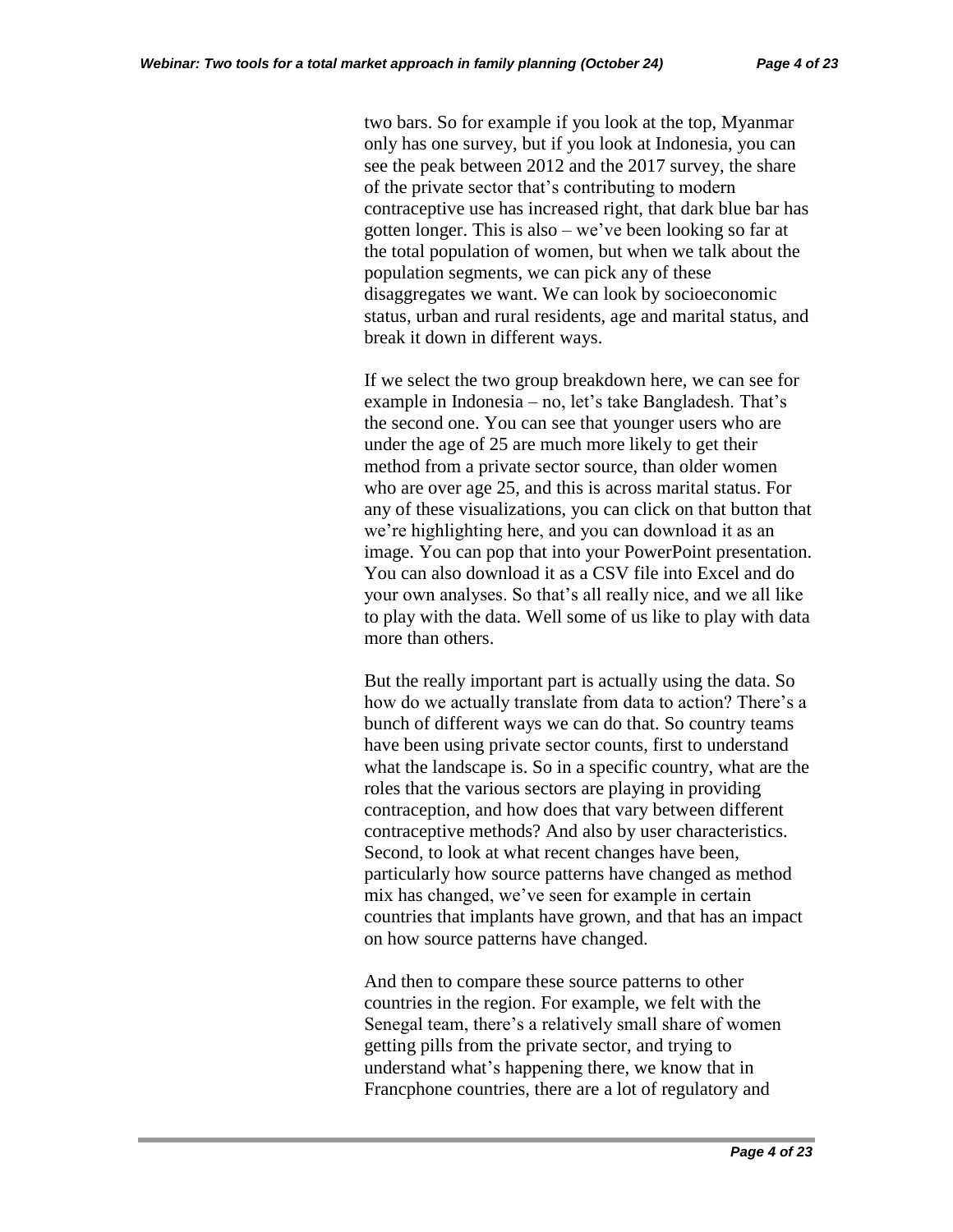|                      | policy barriers to accessing pills over the counter, and in<br>the private sector. So we were able to compare Senegal to<br>other Francophone countries to see what's happening in<br>these other countries in the region and where. So that was a<br>very quick over view of Private Sector Counts. Now you'll<br>see how these two tools work together when Maureen<br>presents how she was able to use both of these in Tanzania,<br>but for now I'm going to turn it over to Michelle<br>Weinberger who is the SHOPS Plus modeling and<br>segmentation advisor for Avenir Health.                                                                                                                              |
|----------------------|--------------------------------------------------------------------------------------------------------------------------------------------------------------------------------------------------------------------------------------------------------------------------------------------------------------------------------------------------------------------------------------------------------------------------------------------------------------------------------------------------------------------------------------------------------------------------------------------------------------------------------------------------------------------------------------------------------------------|
| Michelle Weinberger: | Great, thank you Sarah. We're going to spend the next few<br>minutes looking at the SP market analyzer. This is an<br>interactive web-based tool that takes data from the DHS<br>surveys, the data Sarah just presented that you see within<br>Private Sector Counts about method mix, and source mix,<br>but then it combines that data with other data sources to let<br>us take it a bit further and look at different perspectives. So<br>it takes data on contraceptive prevalence rates, and women<br>of reproductive age from FP 2020, and Track 2020, to look<br>at the total number of women who are using contraceptives,<br>both now and how that's projected to change into the<br>future.             |
|                      | We also integrate in data from the World Bank on poverty<br>headcounts so we can look at both relative growth, so<br>wealth quintiles, but also look at absolute wealth, so the<br>number of women living above or below different poverty<br>lines. And this lets us do a couple of things. It lets us look<br>at the current situation, and just making a note here, that<br>when we talk about the current situation in the FP market<br>analyzer, we're not just looking at the most recent DHS,<br>but sort of updating that, right now, to a baseline of 2017,<br>and then it lets us look to the future and develop policy<br>scenarios that align to conversations that are happening<br>within a country. |
|                      | This tool really has its roots in some modeling briefs that<br>were developed by SHOPS Plus a couple years back that<br>took a global perspective, and looked at some key both<br>challenges and opportunities for the role of the private<br>sector, both overall in FP 2020 countries, and specifically<br>for young people. And these briefs laid out a series of<br>different scenarios to help inform some high level policy<br>discussions. So the idea of the FP market analyzer was to<br>take that same idea, but bring it down to a country level,                                                                                                                                                       |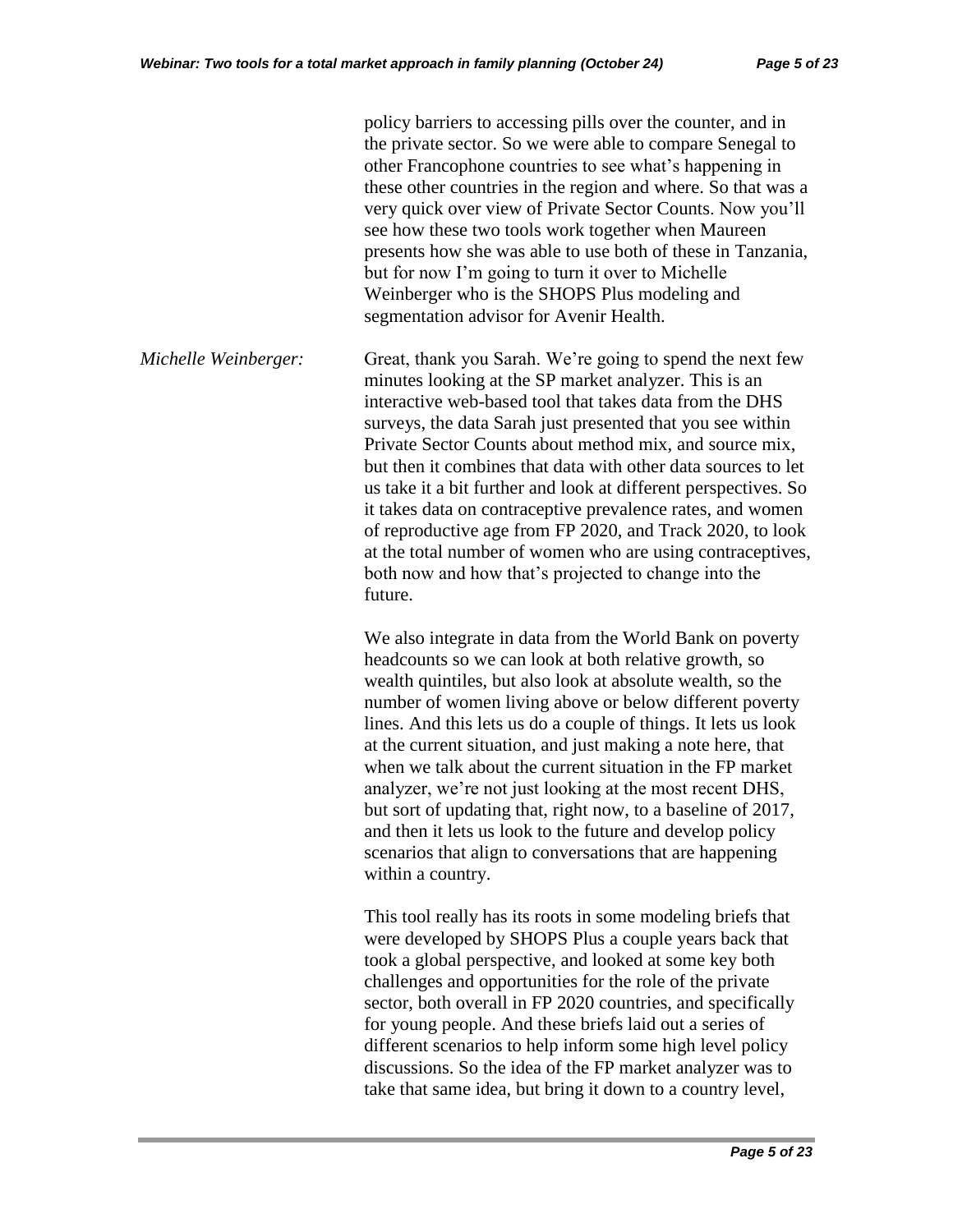and also make it flexible. So instead of just having one or two preset policy scenarios, people can explore any scenarios that might be relevant for their work.

So I like to think of this tool as really helping us move from theory to numbers. So when talking about TMA, there's often lots of very theoretical discussions about changes to the roles of either the public or private sector, but sometimes it's hard to connect those to think about what do the changes really mean? How might that play out? So here let's take an example. If a country's talking about potentially increasing the role of the private sector among urban women, so what are some things that they might want to think about? So first, we've got sort of a composition question. So thinking about the changes among urban users, and how that might help, how that might change the overall national picture.

So for example, in a country that's mostly rural, even a big change among urban users might have a limited change on the national picture since that group of urban users is going to be much smaller than that group of rural users. So just thinking about sort of how changes that we make within groups really affect the overall picture. Second, is we have a feasibility question, thinking about if there's enough private providers to serve those additional users, and what work might need to be done to sort of ready the private sector to take on this larger role. And then finally, we have a method choice question. So we know, and as we saw in Sarah's data that the public and private sectors often offer quite different ranges of methods, right.

So we see a lot of short term methods being sought out within private sector, and often the public sector providing more long acting methods. And so if we make changes to where women are going without thinking about the methods that are being offered, we have a potential to sort of see shifts and method mix. And so we want to make sure that as these changes are being made, that we're ensuring that women still have access to a full range of methods. So the tool itself is divided into five different modules as you see here. We're going to look at the first two over the next couple of minutes. So the first lets us look at that current situation of 2017. And then the second lets us explore scenarios for how future changes might play out in a country.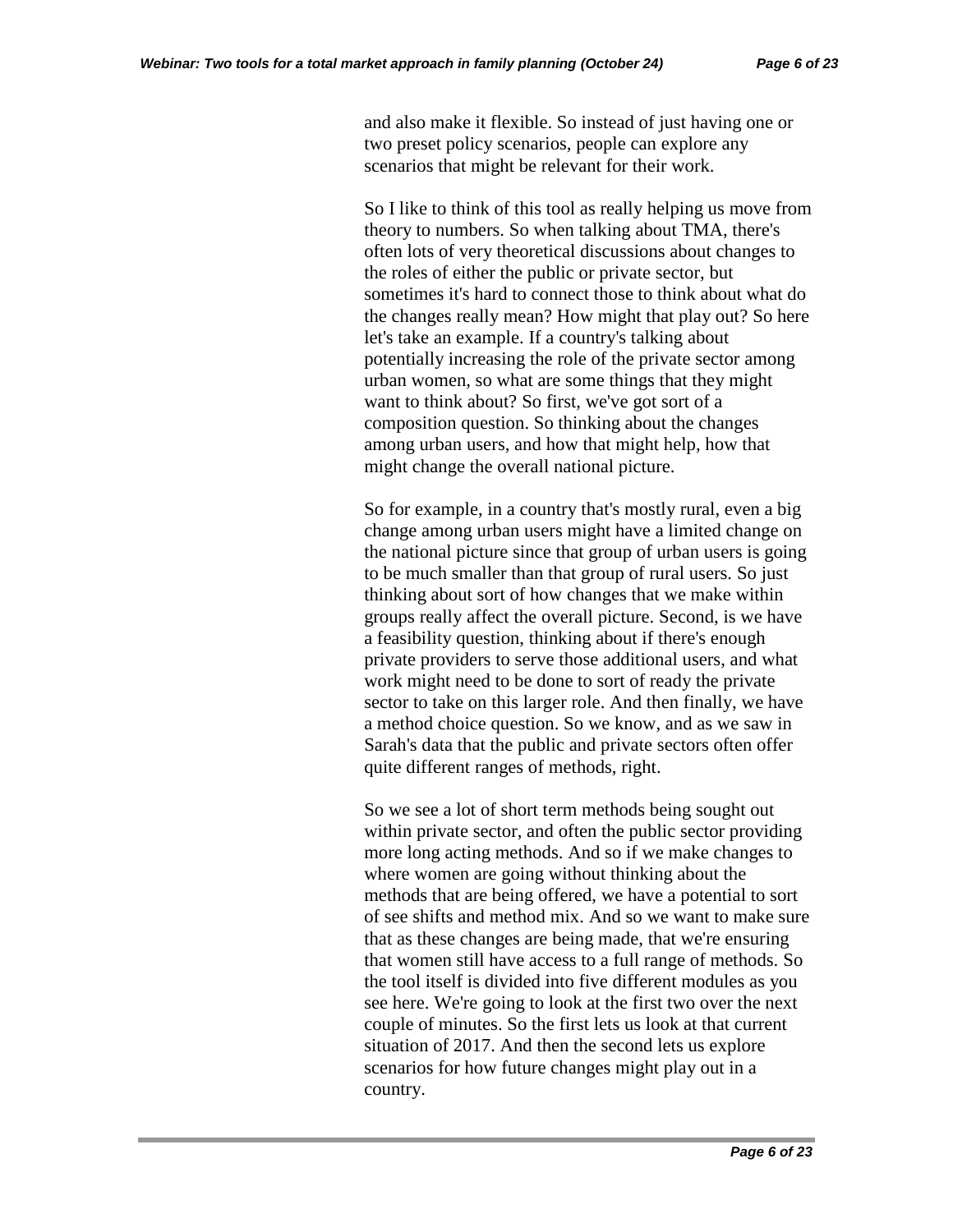The tool can be accessed by going to fpmarketanalyzer.org, as you see at the top of the screen, and this is what you'll see, when you load up the tool. The first thing you'll want to do is select your countries. You'll see a little drop down list on the left there. We're going to take a look right now at Afghanistan, which comes up first, since they're in alphabetical order, but there's data here for about 60 countries. One thing to note is one of the reasons we have more data than what's in the Private Sector Counts is that we went back to some older DHS surveys as well. Because we have this element of projecting forward, we were able to utilize a wider set of surveys.

Next, you'll see a set of navigation on the left there that lets you go through these different modules. So let's take a look at the current national landscape in Afghanistan. We'll see a couple different things here. So first, at the top, you see that trend chart. So this is telling us about how NCPR is changing in the country. So this is the data that we're pulling in from FP 2020 and Track 20. This is also coupled with data about changes in the number of women of reproductive age. And so what this lets us do is take into account not only the changes we're making within our policy scenarios, but also the fact that in many countries, the number of users is going to be growing over the next couple of years.

And so thinking about the implications of that growth on top of the implications of any changes. Now, let's zoom in a little bit to that next panel. And we want to look at a couple different things. So first, throughout the tool, there's text and probing questions to help the user know what to think about as they're looking at the graph. So kind of getting you guys to kind of not just see the data but think about, okay, what is this data telling me and what might I want to have some further conversations about? Next, we see this pie chart. This is the same data that Sarah showed in Private Sector Counts, just showing that overall proportional distribution of the public and private sector.

Then third, we see that data coupled with information on the absolute number of users to turn this into this graph that looks not just at the proportional role, but at absolute numbers. So in this graph, the height of each bar is the number of women using each method. And then we see that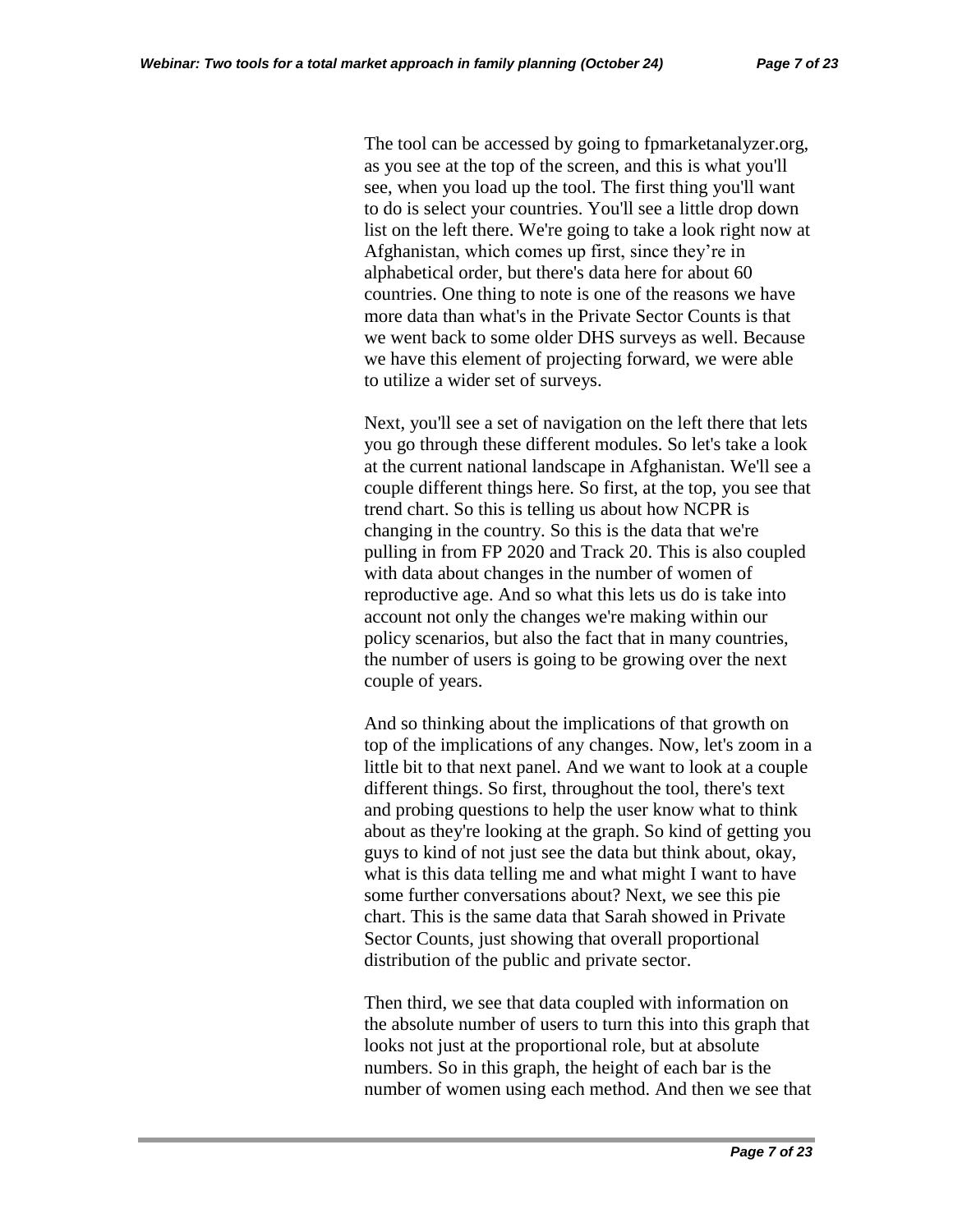bar sub divided between the dark blue and the light blue to look at the relative share of the public and private sector. This is really helpful because it lets us think not just in terms of shares, but in terms of how many women are using each method from each source. A nice example of this is if we look at condoms versus pills. So we see of all methods in Afghanistan, condoms are sought from the private sector at the highest rate. Sixty-six percent of condom users get their method from the private sector. But in absolute terms, there are actually a lot more private sector pill users and private sector condom users because there are just many more pill users in the country.

And so these pictures can tell sort of different stories about the role of the private sector or the role of the public sector for different methods. So before we go on, just to note a couple other features. First, all of these graphs can be downloaded either as images or as Excel files, that CSV will give you a little Excel file with the data if you want to make your own graph. And then throughout the tool, if you hover over the graphs, you'll get some additional details. You can see here, it's giving us both the percentage and the number that that part on the graph represents. So that was a very quick look at the current situation, there's more in the tool on that current situation tab.

So I'd encourage you to go and have a looked and explore, but we wanted to make sure that we had a little bit of time to also talk about looking at these future changes. So the tool lets us project future policy scenarios based on three different things. First, we can look at changes in method mix. So if the method mix in a country changes without changes to the relative share of the public and private sectors role in delivering those methods that can influence the overall source mix in a country. So for example,as Sarah alluded to earlier say a method like implants increases greatly. And implants are mostly sought from the public sector.

That might mean that overall the public sector's role and providing contraception goes up. Next we can kind of flip that around and look at what would happen if source mix changes without looking at changes to the methods that each of those sources offer. So in this example, maybe we have an increasing role of the private sector in a country. And if the private sector is primarily providing pills and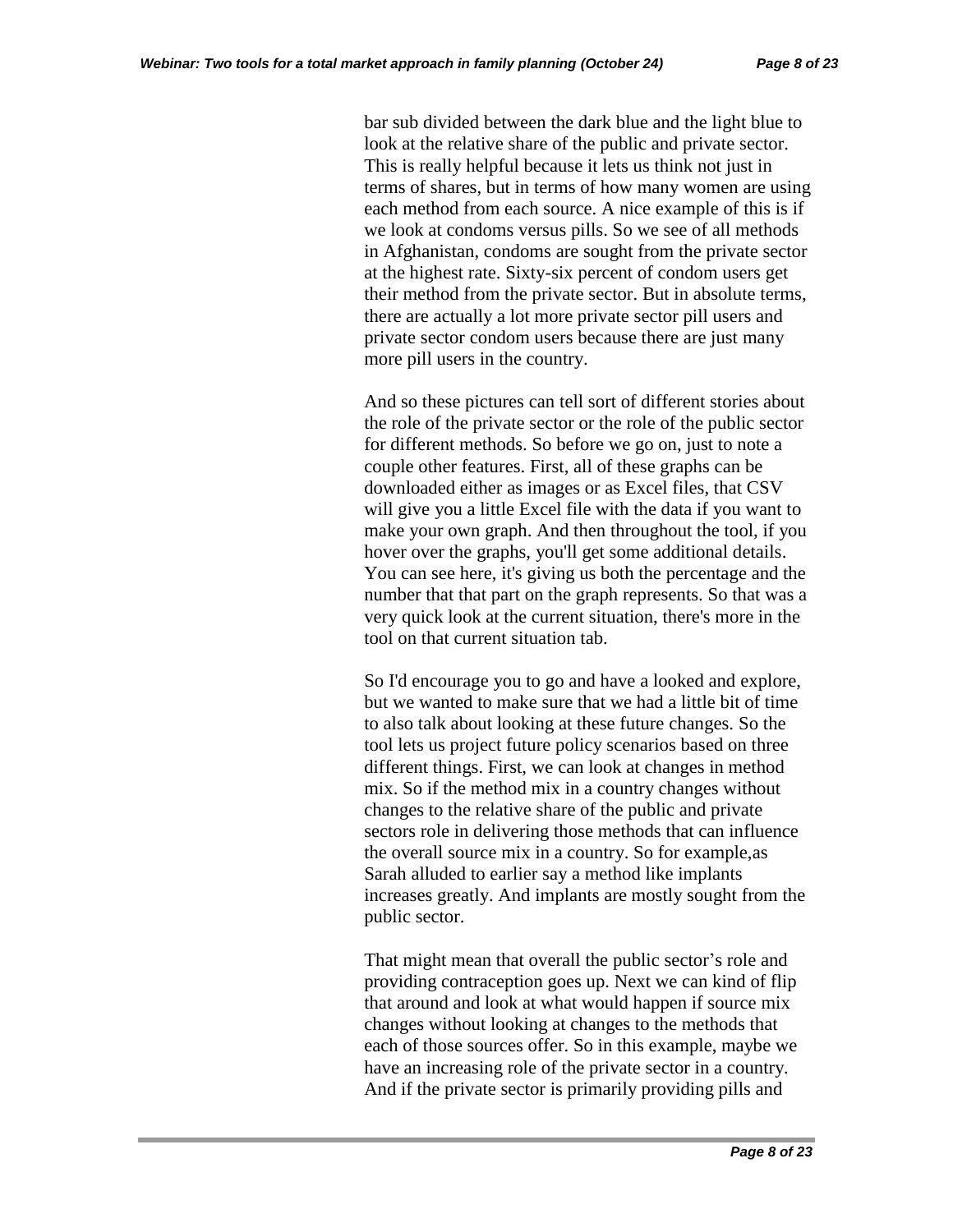condoms, then we'd expect to see a greater increase of pills and condoms within the method mix in that country. And then finally, we can look at changing these two together in order to sort of balance out some of those changes. So what would happen is both the method mix changed, but also we saw changes to the relative role of the public and private sector for each method. And throughout all of these, we have some cross cutting considerations that we look at.

So for example, looking at how many users will be impacted by the change, how that change will influence the overall national picture, and how many more or fewer users we'd expect to see in each sector. And Maureen's going to give us some nice examples from Tanzania just after this, that show how kind of those results have really set into discussions in country. So instead of you having to necessarily know what changes to specify in the tool, we've created four different policy scenarios. So for these scenarios, you can just pick from the list, and we've automated the changes to either the method mix or the source mix that we think align to what the scenario is trying to look at.

So for example, in number three we could look at what would happen if implants increase in popularity but the sources where they're available stay the same, or in scenario four we build on that by having that same increase, but also a shifting role of the public and private sector in provision. So as a starting place, you can use one of these four scenarios and sort of explore what these changes would mean. But there's also functionality to build your own scenario. So if there is a policy consideration and a country that doesn't match one of these four you can build out a new scenario to represent that. We don't have time today to look at these other modules, but I'd encourage you to go and have a look.

So these do the same thing. It lets you look at the baseline situation and then explore future changes, but disaggregated first by age and marital status, by urban rural residence, and then finally by income level. So how is this tool used in country? We see it playing a couple different roles. First, we think it's a really helpful thing to help inform CM discussions. Again, you know, a lot of these discussions start out very theoretical. And this tool provides an opportunity to really ground that theory and say, what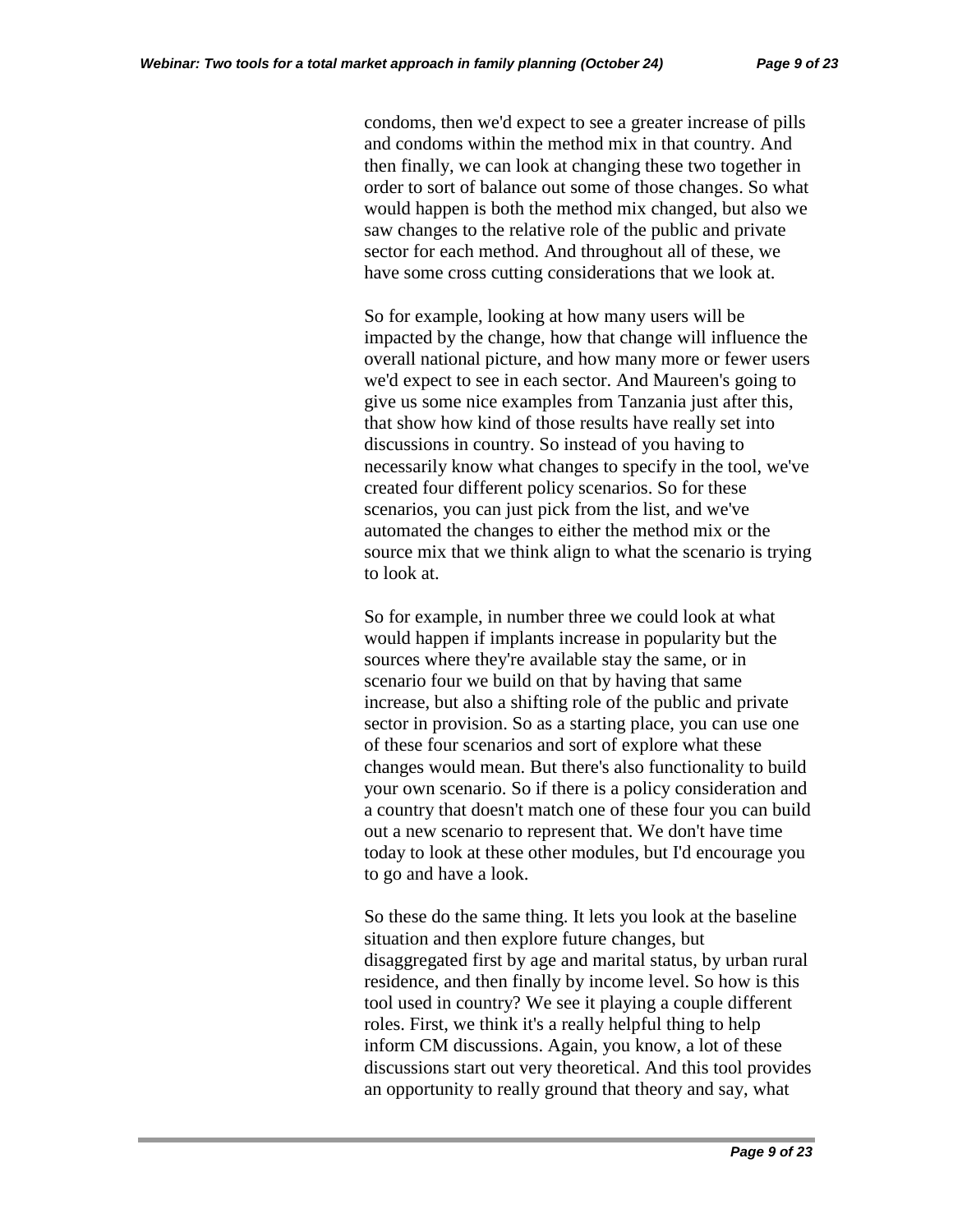would that actually mean? Second, and as you'll see from Maureen's example, we think it can be really helpful in advocacy efforts. So advocating for policy changes that look at how different players contribute to the market of family planning and the country. And finally providing that sense of change.

So again, if we make a really big change, but that change only affects a small number of women, we might not have the impact we're hoping for. So it lets us make sure that the things that we're looking at, to change in terms of policy and advocacy, are really going to have the impact that is expected. And then on the flip side of that, again, that you know, if we make changes to very large segments, we can – we want to make sure that those are feasible and that we're ready to plan for what needs to happen in order to support those changes. So we really, again, see this as complementing Private Sector Counts, starting with the data that's in that tool, but then bringing it to let us look more to the future and explore these different changes. And with that, I'm going to pass over to Maureen, who's going to talk about how they've used both of these tools in Tanzania to help inform their work.

*Maureen Ogada-Ndekana:* Thank you very much, Michelle and Sarah. I will now move into discussing a few examples from Tanzania and ideally, I would like to demonstrate how we in Tanzania have used both the Private Sector Counts to as well as the FP Market Analyzer tool for programming. And I'll be talking about some of the ways in which we have worked with stakeholders to apply both these tools to influence commodity programming and decision making amongst government stakeholders, development partners and different market actors as well as to influence how market system influences. So we're going to start by broadly discussing how we in Tanzania use the Private Sector Counts to examine our method mix data.

> So most recent DHS have been in Tanzania was completed in 2016. And we are currently in the process of preparing for over a follow on demographic health survey. So according to this 2016 data, injectables are the most commonly used method of contraception in Tanzania with about 10 percent of women of reproductive age opting for this method. Now the Private Sector Counts tool also allows us to compare user patterns across different years.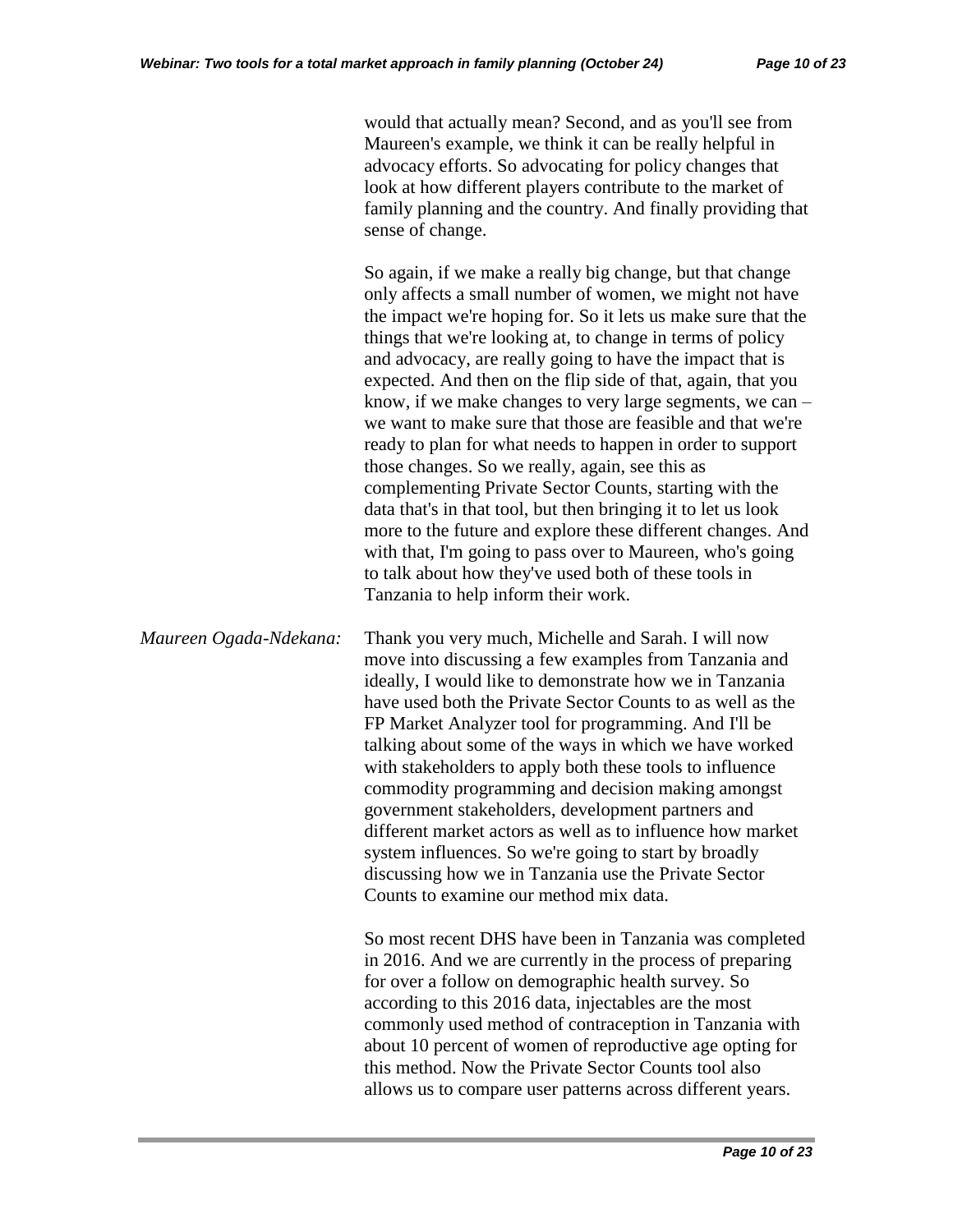So in my slide right now, you'll see that preceding the 2016 DHS and 2010, similarly, injectables were the most commonly used method amongst women. But between these two years, you will see demonstrated growth in use of injectables from 8.5 percent in 2010 to 10 percent in 2015, 2016. Throughout this presentation, I'm going to be using an example of injectables to demonstrate how we used these two tools.

So again, this is from the Private Sector Counts too, and this demonstrates the public sector share versus the private sector share as sources of modern contraceptive methods. Now in Tanzania, the public sector, as you can see, is the dominant source family planning. But when you look across the different DHS years, you realize that both these sectors have increased since 2010. And this is evident from this growth that the private sector have contributed to the overall increase in modern contraceptive prevalence rate in Tanzania from 22 percent to 27 percent, between these two years. So this slide here shows that in Tanzania private sector sourcing of modern contraception method is in the 30 percentile, with an average of one in every three women sourcing their method of choice from the private sector.

So this still within the Private Sector Counts to, I would like to put our lens back on injectables. So at the bottom there, we now see that the role of private sector and public sector for injectables mirrors the overall sourcing pattern, with one in every three injectable users sourcing this method from the private sector. So further to this, the Private Sector Counts tool allows us to assess the contraceptive sourcing patterns by world quantile. Currently at the bottom, we compare sourcing data for the poorest versus the wealthiest injectable users in the country. And we see that 23 percent of the poorest injectable users rely on private sector sources, compared to 39 percent of the wealthiest injectable users in the country.

So, you know looking at this several assumptions can be drawn from this. One assumption that might inform this relatively high use of private sector among women of lower social economic status could be the ease of access to private sector platforms. And this is more so in rural areas. This data may also be indicative of the willingness to pay for private sector efficiencies, even amongst women of low economic status. I think another interesting data that has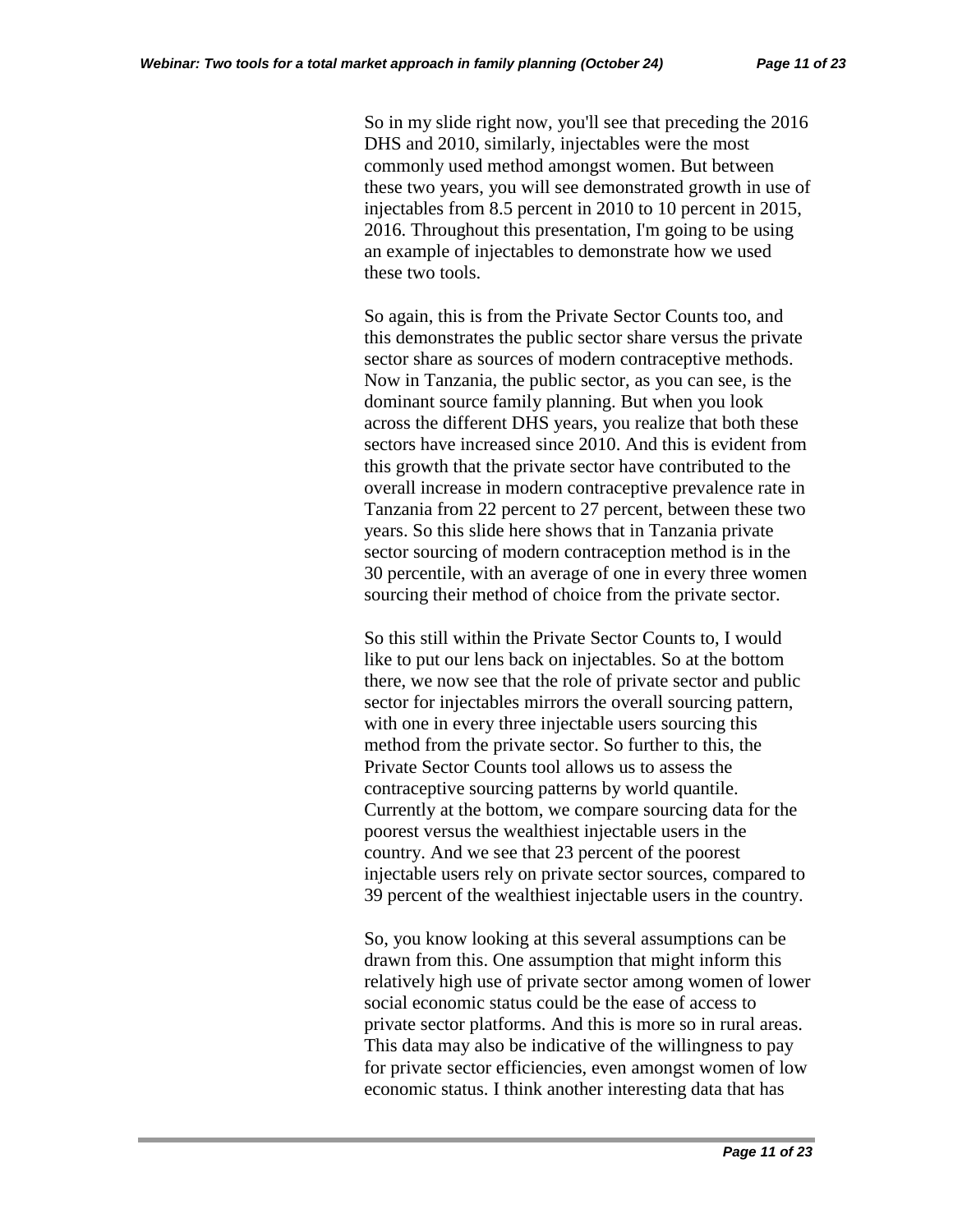interesting aspects that this data brings to play, is that amongst the wealthiest of Tanzania's injectable users, up to 59 percent still obtain this method from the public sector. And this might say a number of things depending on your circumstances or the country you're looking at. So one of the things it might point towards might be the need to further assess targeting of our public sector resources.

Or, in some instances, you might say it might point to the need to improve private provider access to commodities or private provider capacity to provide these methods. It's actually also safe to say that this might also prompt a project like SHOPS Plus, to look into any price constraints that might be existent at private sector platforms. So, earlier on, Michelle showed us the scenario generator from the SP Market Analyzer. So, in the next few slides, we will look at how Tanzania used the build your own scenario feature to model out two future scenarios from the FP Market Analyzer tool.

We will further discuss how these scenarios have been used to question and make decisions on family planning commodity market as well as the service delivery aspects of family planning in the country. So, this first scenario models out a possible shift of injectable users from the private sector to the public sector. And this might happen in different countries for different reasons. Particularly Tanzania, we felt that this was a realistic scenario. Because you know, in the past our private sector injectable market has typically been stopped by one socially marketed brand, which because of various reasons, has not been in the market for the past 18 months. So this would mean that in Tanzania if necessary action is not taken, it is possible that the 32 percent of injectable users that were previously sourcing this method from the private sector are likely to shift to the public sector.

So we go a step further and ask ourselves what this shift might mean for Tanzania's overall injectable market. And it is evident as shown by my slide that this would result in an increased burden to the public sector. So, this next slide further puts a lens on what does shift in burden to the public sector might look like. So in 2017, the 67 percent of injectable users that were sourcing this method from the public sector are representative of about 936,000 women. If injectable users were to shift from the private sector to the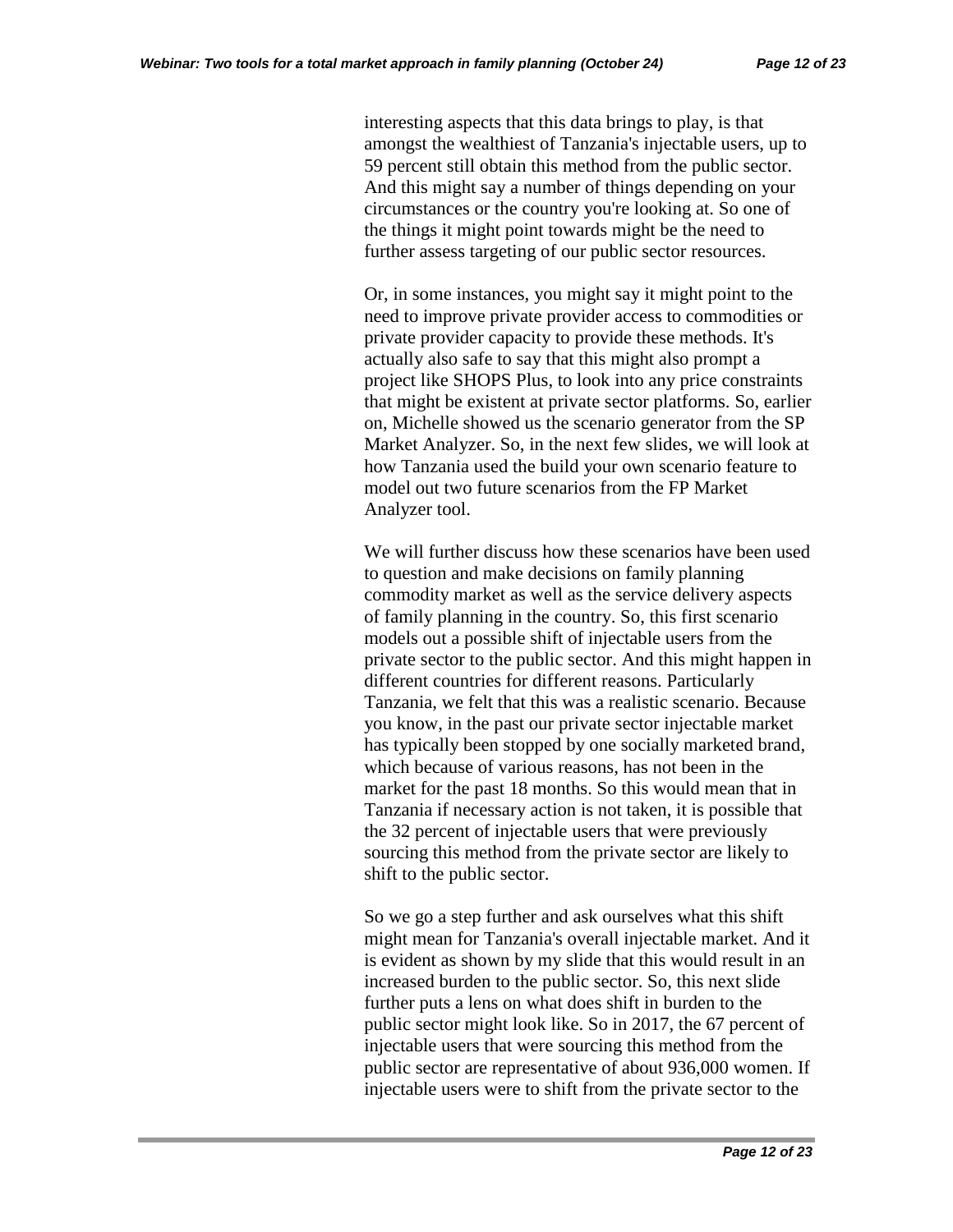public sector, this would amount to an additional 428,000 women going to the public sector for injectables.

This is quite a dramatic change in a span of three years. So when we use this scenario feature from the FP Market Analyzer with different stakeholders in Tanzania, at this point, we usually pause and ask a few questions, as well as allow for discussions and deliberations. And you know, the project poses a few questions to guide this discussion. So we asked stakeholders to make considerations on if the public sector has resources, especially human resources as well as commodities to absorb this shift. We also ask their opinion on whether this potential burden to the public sector might be mitigated if the private sector were to deliberate appropriately.

If yes, and usually it is yes, we ask them to consider the kind of support and investments that would need to be made by different actors. For example, what would the public sector as stewards of the total market needs to do? Apart from that, what would donors need to consider when making donations and locations for commodities? And what about the private sector? What is their role in all of this? And how do we bring them to the table? Once these questions have been discussed, we then you know, use the project expertise to work with stakeholders to identify various bottlenecks and barriers that will need to be addressed in order to attain a rational injectable market.

So, in forums where SHOPS Plus have used these two tools, it has been unanimously agreed that one of the strategies that Tanzania needs to employ in order to attain a rational injectable market is to facilitate an increased role for private sector in the provision of this method, and two goals usually motivated this. One is the need to increase injectable access through private sector platforms. And secondly, is the need to ease the burden or any potential additional burden to our public sector resources.

So the SHOPS Plus project in Tanzania have used these opportunities to work with market actors and development partners, as well as to work with our Ministry of Health to think through approaches that will result in an increased private sector role in the provision of injectables. And I'd like to share some modalities that have been employed as a result of this discussion. So there is support for market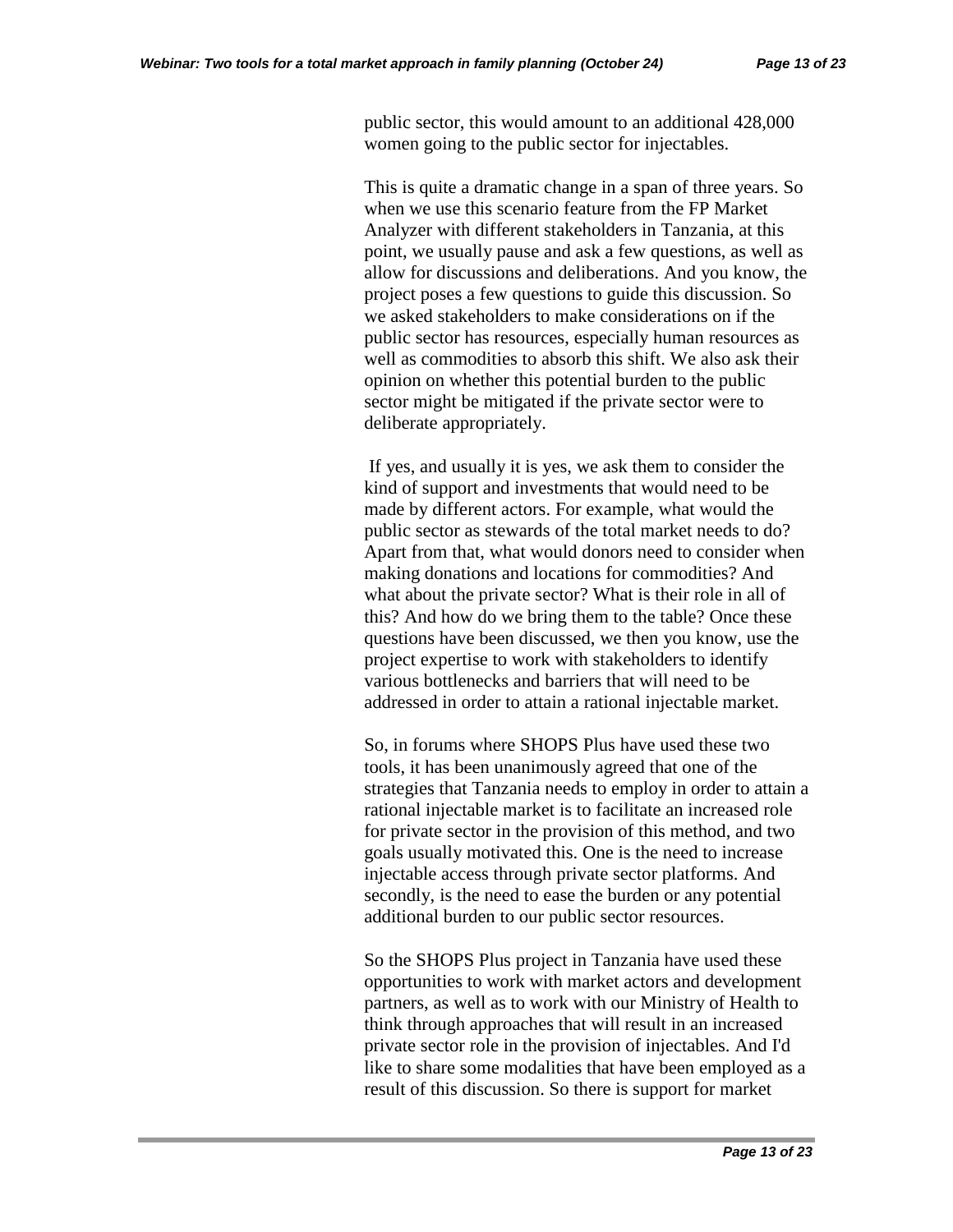entry for Tanzania's first ever commercial injectable brand. And since we understand the importance of diversifying prices at which injectables are available within our private market, we have gone further under simultaneously supporting a local social marketing organization to support an injectable grant through its social enterprise.

Apart from that, the project supports the use of data to help stakeholders to recognize the role of other sectors in ensuring sustainable access to injectables in Tanzania, as well as other methods. SHOPS Plus also works with our reproductive health teams to build the capacity of private providers to provide this method. Apart from that, the team is also working with local distributors at sub national levels in the country who will facilitate regional distribution of injectables in the private market after their launch.

So as we work to increase availability of injectables within Tanzania's private market, we figured that it would be worthwhile and strategic to actually couple these efforts with some policy work, in particular, policy work that would allow provision of injectables at private retail pharmaceutical outlets. And this brings me to the second scenario that I would like to highlight. So this scenario is being used by the SHOPS Plus team to build a case for the likely need for task shifting policies that will allow for provision of injectables by pharmaceutical cadres. So that way commercial injectables could be available not only through private clinics and private hospitals, but have options to be available through private pharmaceutical platforms.

And this makes sense for Tanzania because these pharmaceutical outlets number one, form large private health outlet footprints. And number two, they allow platforms both in urban and rural settings. My next slides will demonstrate how some of the scenarios from the FP Market Analyzer that we plan to use during this year in collaboration with a pharmaceutical association to have this advocacy conversations with different stakeholders in country. So here, the FP Market Analyzer tool aids us to look at the potential private sector market for injectables. So we see that the bar presents 2017, users in 2017, and users in 2020. So in this slide, we actually make an assumption that the private sector injectable market by 2020 will grow to be the same level as that of pills.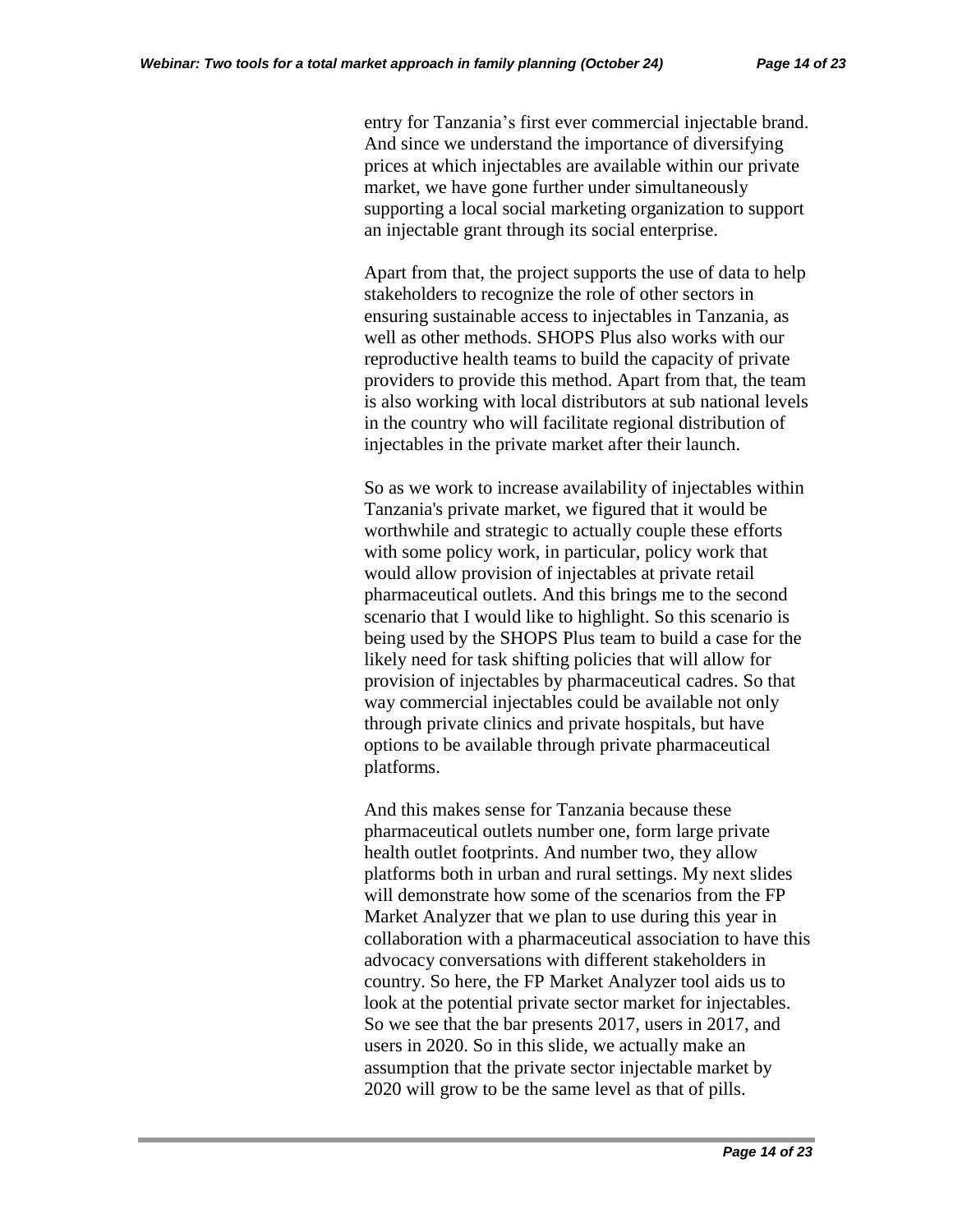So you can see here that the share of users that source the injectables from the private sector increases from 32 percent to 47 percent. So let's zoom in further and use the FP Market Analyzer tool to look closely at injectable users. So the tool estimates that in 2017, there were around 450,000 private injectable users. With the increase to 47 percent, this would increase to nearly 800,000 users sourcing injectables from the private sector in 2020. This increase in Tanzania is actually likely to be driven by several factors. One includes the anticipated increase in modern contraceptive prevalence rate, and the other is population growth. So this scenario could be helpful in a number of ways.

So it can help us think through what policy support is needed by private providers, which is how SHOPS Plus is planning to apply that scenario. This scenario also aids in discussions on what capacity building needs exist in the private sector to enable them to respond and to absorb this anticipated potential growth. It also gives us basically tools to build a case for the need for task shifting to allow pharmaceutical cadres to offer injectables. And also interestingly, I think it's important to mention, that this scenario can be used to give commercial actors a sense of what the potential injectable market looks like. And drawing from this scenario I just pointed out, it's about 341,000 additional private sector injectable users by 2020.

So to further focus on using this scenario to advocate for task shifting, we can take this one step further and put a lens on the number of visits. And this is important since injectable users need to make several visits to a facility over a year, in order for them to remain on the method. So the FP Market Analyzer tool demonstrates that the number of private sector visit for injectable would increase to about one million. So with this in mind, they need to make considerations about the human resource needs and the training needs that are needed to appropriately prepare the private sector in Tanzania for this increase in injectable users.

So task shifting in this case to include pharmacists will be very strategic in order to increase the number of private sector platforms, absorbing the anticipated almost three, you know total three million injectable visits in 2020. It's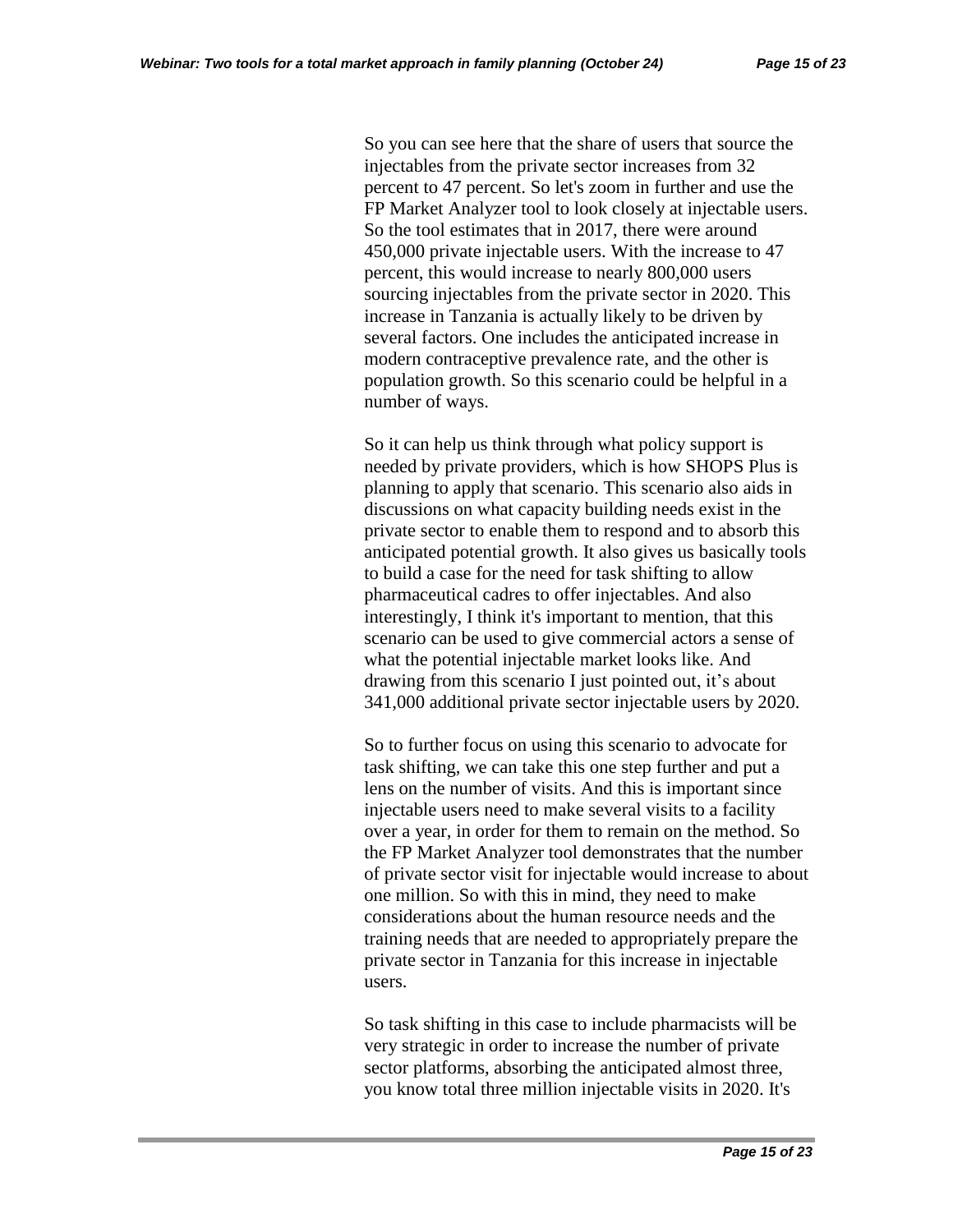also important to remember that these increasing private sector injectable visits will alleviate the burden from the public sector. And such results usually allow, you know, basically targeted use of public sector resources to focus on those most that need or other priorities. So further to these two scenarios, the SHOPS Plus program is applying the Private Sector Counts tool and the FP Market Analyzer tool in other ways. So we applied these tools to increase the recognition and understanding of the role of private sector in attaining a rational family planning market in the country.

We also use these tools to enhance the stewardship capacity for TMA amongst our public sector employees, and partners. Apart from that, the project is applying these two tools to help to inform and cost correct our own project implementation. These tools have also provided better data that inform market entry for new private sector players, including social marketing players and commercial players. And finally, the project is using these tools to work with partners to prepare and to think through the human resource and commodity needs that are required to accommodate any anticipated market growth and commodity sourcing shifts in the country. And with that, I'd like to pass this back to Sarah Bradley to take this forward.

*Sarah Bradley:* Thank you so much, Maureen. That was amazing. I love hearing you talk about this. It warms my little data driven heart to hear how people are actually using data to make programmatic decisions and how your team is helping transform data into action. Thank you. So you can see both of our tools shown here, they are both live, they are both living. So we've designed Private Sector Counts, for example, to be very quick and easy to update. So DHS just released the Mali 2018 survey and those data are already live on private sector accounts. I also want to draw your attention, if you're working with stakeholders who are not big data visualization people, and maybe want a little bit more guidance, we have country briefs.

> These are just little four page briefs on each of these priority countries, and those are available at "shopsplusproject.org/sources-family-planning-materials" and you can also find links to both of those two tools there. So with that, I think we are open for questions that I'm going to ask my colleague Tess Chiras to guide us through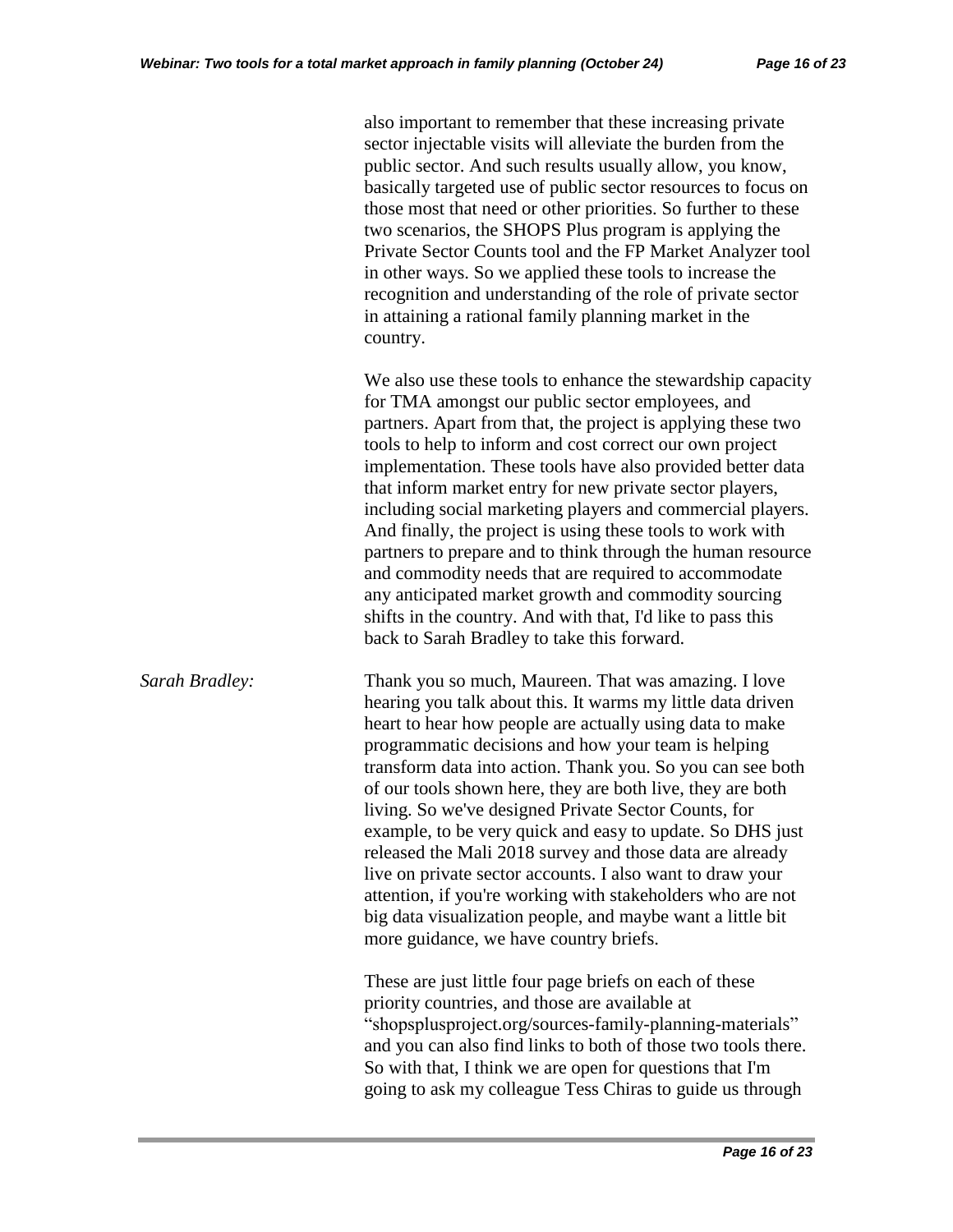some of the questions that we've been getting. Thank you for sending those and please continue to send those in.

*Tess Shiras:* Great, thanks, everybody. Yes, we've gotten some great questions, please continue to send them through the chat. The first question we have is for Maureen. You've clearly had a lot of great applications in Tanzania. But could you explain a little bit more about the process for how you've shared and disseminated data from these tools with various public and private stakeholders?

*Maureen Ogada-Ndekana:* Thank you for that question. So, in Tanzania, we were very strategic about how we sort of used and disseminated this data and the use of these tools, and I would like to say we were very systematic. So for us, it started with basically building the capacity of one key public sector stakeholder, and that is the commodity security national officer from the public sector office. So we worked with that stakeholder for, you know, a number of months through various sessions, working through this data and helping them basically use this data to question their decisions, their programming decisions and their commodity allocation decisions.

> And also using this data to help them realize the role and contributions of the private sector, you know, both social marketing and commercial, and as well as helping them to ask questions about, you know, where is this sector? Basically receiving the necessary support it needs to, for it to continue to serve the number of women it serves in Tanzania, which, like I mentioned before, is one in every three women. And then you know, from that we then moved to working with the reproductive and child health section of the ministry to sort of analyze this data and help them, and develop mechanics through which they could use this data to make decisions. And then after that, we then worked with that particular office to engage a larger audience of family planning stakeholders in the country in the use of this data.

*Tess Shiras:* Thank you, Maureen. The next question we have is for Sarah. Someone is asking what is the difference between the data available on Private Sector Counts as compared to the stat compiler tool?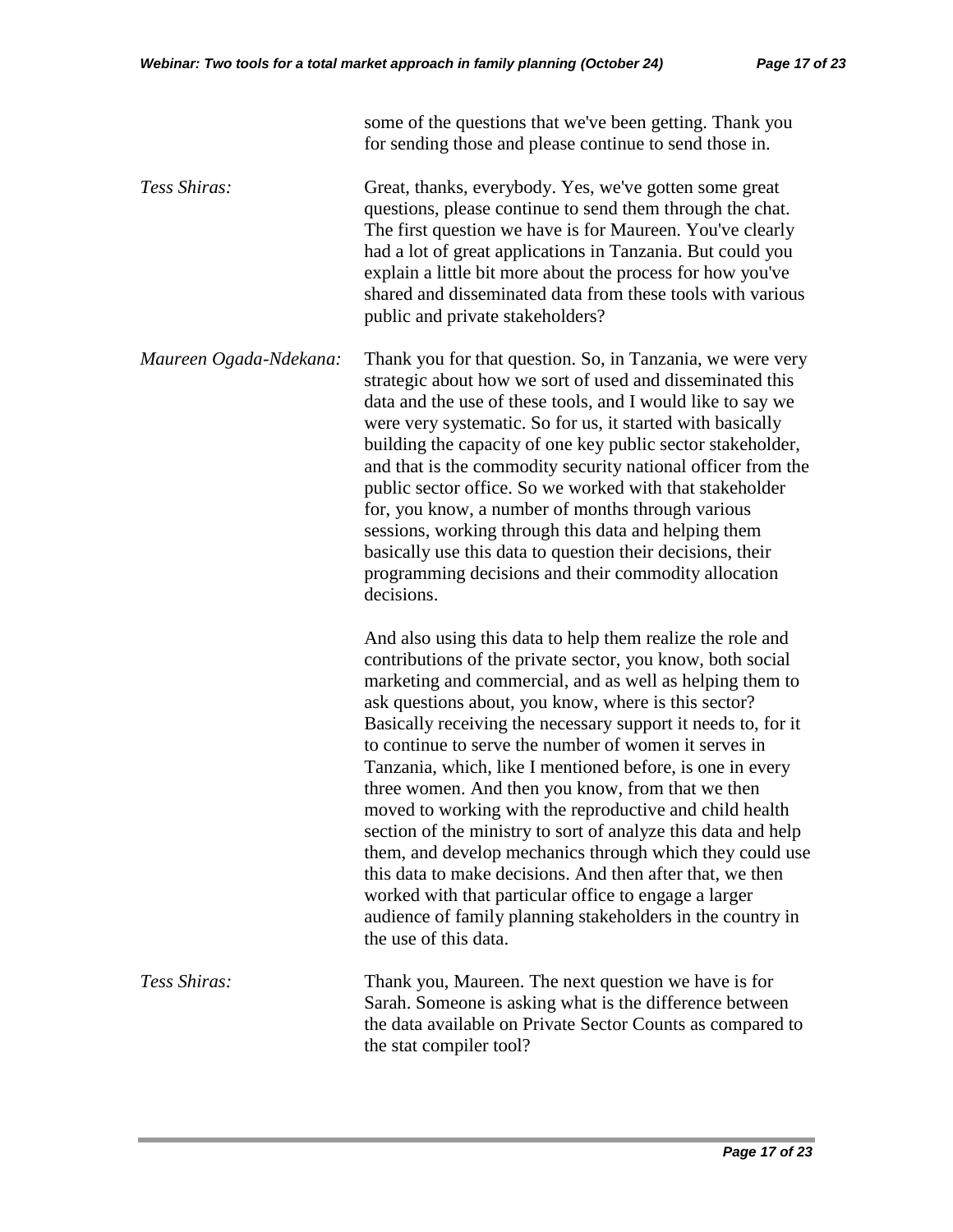| Sarah Bradley:       | Great, thank you. Yeah. So just so everybody's aware,<br>StatCompiler.com is an amazing website that has<br>interactive data visualization for a whole bunch of<br>indicators even beyond just family planning and sick child<br>care. There are two kind of key differences with what we're<br>showing. One is that we take a more expansive view of<br>what the private sector comprises on Private Sector Counts.<br>So if you look at the percentage that is reported as private<br>sector on Stat Compiler, you'll see that in most cases it's<br>smaller, and that's because private sector, and that's<br>because Stat Compiler focuses on the private medical<br>sector, and it excludes from private shops and markets,<br>which, as we know, for example, in East Africa are a really<br>huge source for condom users, for example.                                                                                                                                                                                                        |
|----------------------|------------------------------------------------------------------------------------------------------------------------------------------------------------------------------------------------------------------------------------------------------------------------------------------------------------------------------------------------------------------------------------------------------------------------------------------------------------------------------------------------------------------------------------------------------------------------------------------------------------------------------------------------------------------------------------------------------------------------------------------------------------------------------------------------------------------------------------------------------------------------------------------------------------------------------------------------------------------------------------------------------------------------------------------------------|
|                      | So we include that in private sector and we also include<br>non governmental and faith based organizations as part of<br>our broad view of what the private sector comprises.<br>Another key difference is that we have broken down all of<br>the information by demographic characteristics and that's<br>not something that's available on Stat Compiler for source<br>information. So for a total market approach, it's really<br>important to have data for these different population<br>segments. And as we saw earlier, women who are younger,<br>women who are more urban, as Maureen showed, women<br>who are wealthier tend to go to the private sector much<br>more than women who are more poor, who are more rural.<br>And something else that's really interesting is that we see<br>that even among the poorest, many of those women are still<br>going to private sector sources. And that's something that<br>Private Sector Counts allows you see very easily that you<br>don't necessarily find in a DHS report or Stat Compiler. |
| Tess Shiras:         | Thanks, Sarah. For Michelle, about the SP Market<br>Analyzer, does the policy scenario consider the likelihood<br>of sharing government policy on private sector involvement<br>in the health sector? So for example, a national health<br>insurance scheme.                                                                                                                                                                                                                                                                                                                                                                                                                                                                                                                                                                                                                                                                                                                                                                                         |
| Michelle Weinberger: | Great. Thanks, Tess. So I think this is a really great<br>question and opportunity to say $-$ so we know the Market<br>Analyzer isn't meant to be a predictive tool, right? So it's<br>not meant to tell us kind of how we think changes will<br>happen, but rather it's more of this exploratory tool to help<br>look at these potential changes. And so what I would say is<br>that you could, you know, think about what changes like                                                                                                                                                                                                                                                                                                                                                                                                                                                                                                                                                                                                             |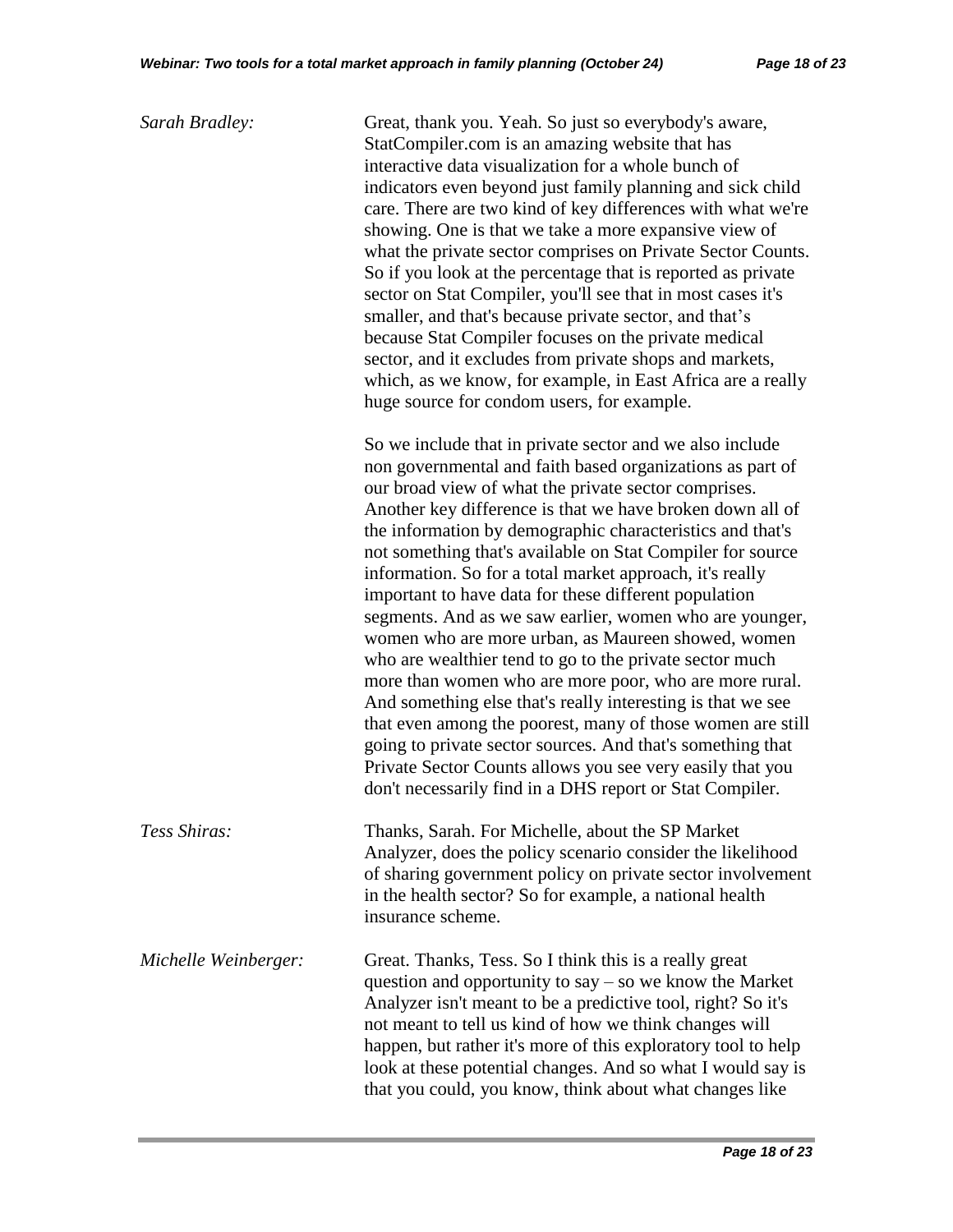|                        | introducing the national health insurance scheme that<br>covered the private sector, you could think about what<br>those changes might mean, in terms of the expected<br>changes, both around both source mix and method mix.                                                                                                                                                                                                                                                                                                                                                                                                                                                                                             |
|------------------------|---------------------------------------------------------------------------------------------------------------------------------------------------------------------------------------------------------------------------------------------------------------------------------------------------------------------------------------------------------------------------------------------------------------------------------------------------------------------------------------------------------------------------------------------------------------------------------------------------------------------------------------------------------------------------------------------------------------------------|
|                        | But that it wouldn't directly look at that, and that through<br>building different scenarios that would help think about<br>some sort of high level questions to get those discussions<br>started. But of course, if a country was exploring something<br>like adding private sector providers to a national health<br>insurance scheme, you know, Private Sector Counts, I think<br>- sorry, FP Market Analyzer would be a good starting place<br>to think about that, but that there would have to be<br>additional analysis to really delve into that more deeply in<br>country.                                                                                                                                       |
| Tess Shiras:           | Thanks, Michelle. This next one I think I will pose to<br>Maureen. So a question about understanding how lower<br>level private sector channels and cadres such as drug shops,<br>retail shops, maybe ADDO's in Tanzania that sell<br>condoms, more recently injectables in some places such as<br>Uganda, how can those channels be integrated into this<br>platform?                                                                                                                                                                                                                                                                                                                                                    |
| Maureen Ogada-Ndekana: | Thank you very much. I think that's a great question. So,<br>one of the ways through which, you know countries such as<br>Tanzania, where such platforms that are not necessarily<br>currently being fully explored in the provision of basically<br>various family planning methods - so, such countries can<br>definitely use the FP Market Analyzer, especially through<br>the policy scenario, to make the case for a few things. And<br>one of the examples that I drew from my presentation is<br>you know, the anticipated use of the FP Market Analyzer to<br>draw the scenario basically to advocate for task shifting for<br>pharmaceutical cadres, to basically participate in the<br>issuance of injectables. |
|                        | And I think it's also important to also couple this, with the<br>fact that, as we work mostly on the sort of commodity side<br>to ensure that there is increased availability of commodities<br>within the private sector, it's also important to realize that<br>access is very important. And I think one of the advantages<br>that this channel such as pharmacies, or accredited drug<br>dispensing outlets, or other drug shops in other countries,<br>one of the advantages that they offer is that usually, this<br>channel is characterized by the fact that they are last mile,                                                                                                                                  |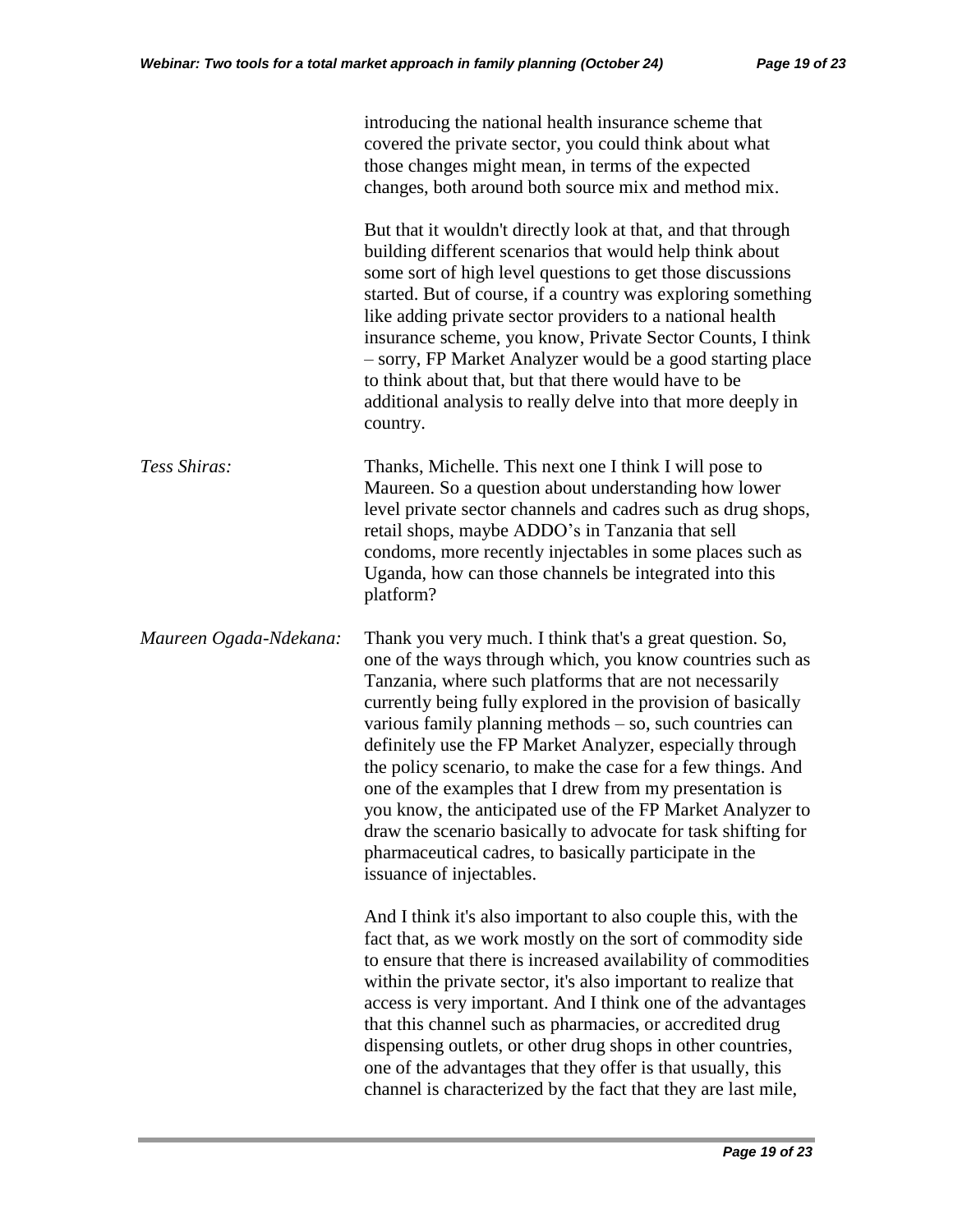|                      | they are a fast entry point into the health system for a lot of<br>people who are seeking help. They are also mostly located,<br>at least in the case of Tanzania, in rural areas. So, these are<br>platforms that would definitely go a long way towards<br>increasing access, and therefore, we might say if we<br>coupled access with some of the commodity facing work<br>that is being done in the various countries, then you're<br>looking at a potential increase in utilization of this method.                                                                                                                                                                                                                                                                                                                                               |
|----------------------|--------------------------------------------------------------------------------------------------------------------------------------------------------------------------------------------------------------------------------------------------------------------------------------------------------------------------------------------------------------------------------------------------------------------------------------------------------------------------------------------------------------------------------------------------------------------------------------------------------------------------------------------------------------------------------------------------------------------------------------------------------------------------------------------------------------------------------------------------------|
| Tess Shiras:         | Thanks, Maureen. For Michelle, could you provide some<br>additional detail on how the NCPR modeling or projection<br>works in the FP Market Analyzer?                                                                                                                                                                                                                                                                                                                                                                                                                                                                                                                                                                                                                                                                                                  |
| Michelle Weinberger: | Sure. So this $-$ again, it's not something we've created<br>under SHOPS Plus, but it's data that's published by FP<br>2020 in their annual progress report, and so updated data is<br>going to be published next month. So take a look out for<br>that. And these come from projections that are developed<br>by the Track 20 Project that uses a statistical model that<br>takes information about what's happening in a country from<br>surveys and in some countries also from service statistics,<br>routine data to project both current levels of NCPR and<br>how that's expected to continue to change into the future.<br>And so it's sort of using everything we know about how<br>contraceptive prevalence changes in a country to make the<br>best estimate of where countries are and where they're most<br>likely going into the future. |
| Tess Shiras:         | And one more question about the modeling, Michelle. Does<br>the tool consider the distribution of private versus public<br>sector facilities, for example, the fact that private facilities<br>are likely more common to be in urban areas?                                                                                                                                                                                                                                                                                                                                                                                                                                                                                                                                                                                                            |
| Michelle Weinberger: | So the tool doesn't directly consider that, partly because we<br>wanted to make this tool really something that was online<br>and easily accessible. So we were limited to drawing from<br>data sources that are sort of globally accessible, and so<br>information like that is often not as easily gathered at a<br>global level. But I think this is where that feasibility<br>question comes in. So what the tool can tell you is that<br>making this change would require you know, 100 more<br>women to be served by the private sector in rural areas.<br>And that could then be cross checked against what's known<br>in the country about the distribution of private sector<br>facilities to think about the feasibility of actually making<br>that change. And so I think the tool gives you a part of the                                  |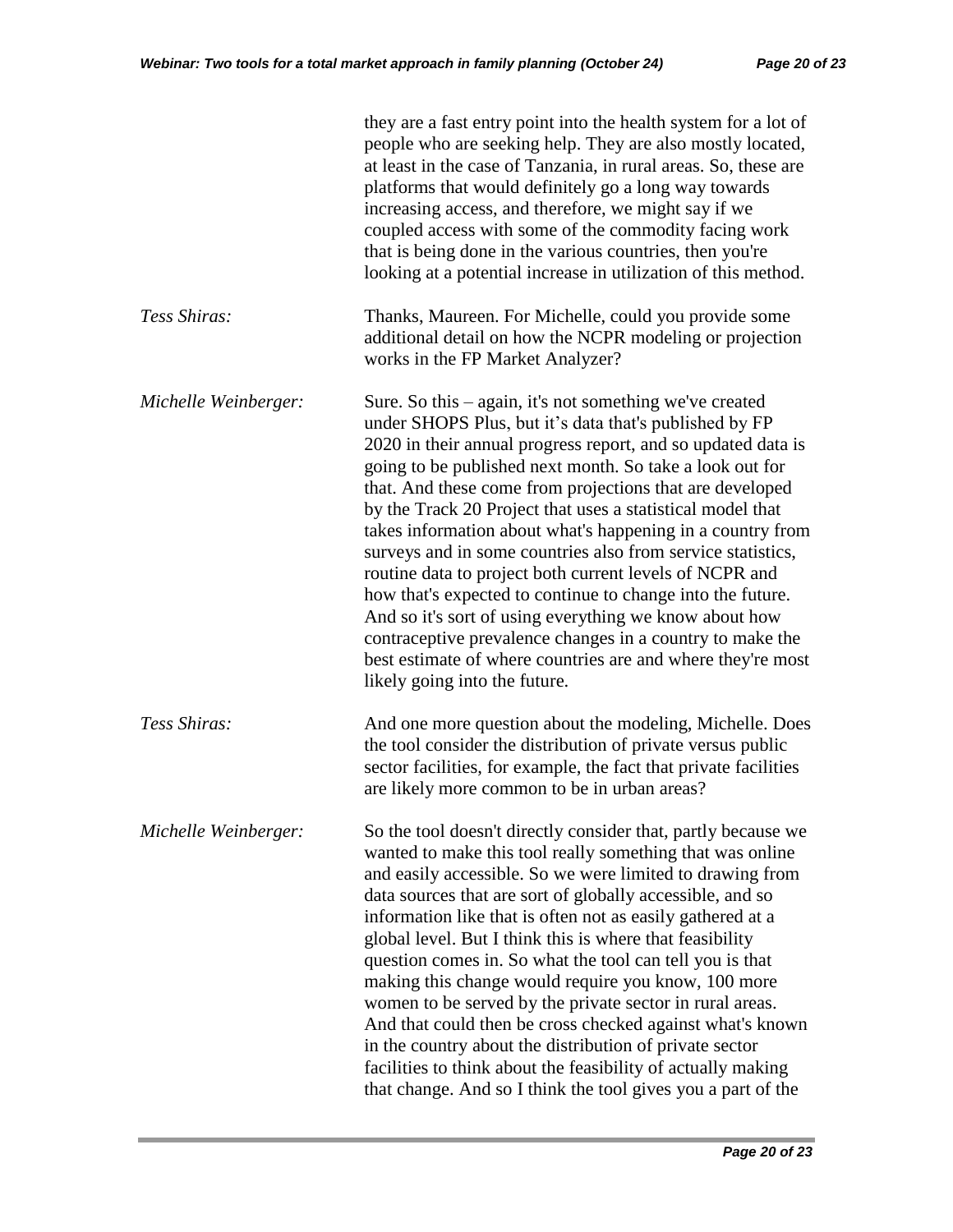|                        | answer, and then that can be coupled together with<br>information in country to really understand that.                                                                                                                                                                                                                                                                                                                                                                                                                                                                                                                                                                               |
|------------------------|---------------------------------------------------------------------------------------------------------------------------------------------------------------------------------------------------------------------------------------------------------------------------------------------------------------------------------------------------------------------------------------------------------------------------------------------------------------------------------------------------------------------------------------------------------------------------------------------------------------------------------------------------------------------------------------|
| Tess Shiras:           | Great, thanks, Michelle. That makes sense. Sarah, I think<br>you can take this next one. Are these tools available to us<br>free of charge? The answer is yes. And do we provide any<br>additional guidance or support?                                                                                                                                                                                                                                                                                                                                                                                                                                                               |
| Sarah Bradley:         | So thank you. We would love to support any way to get<br>these tools used. So there's a couple of different things I<br>can point you to. One is if you look on the data page of<br>either tools that we both have like an about this data tab,<br>that gives you a lot more detail for things that you're<br>interested in for kind of FAQs that you might be facing as<br>you're trying to, for example, download a graph in image<br>form. We can also $-\text{can you go to the next slide that shows}$<br>our email addresses?                                                                                                                                                   |
|                        | Because I think we're all very happy to provide as much<br>support as we can one on one and to $-$ this information is<br>also available in a couple of different modeling briefs, and<br>those four page briefs that I talked about before, there will<br>be a global brief coming out soon. And I also want to point<br>out that we want to – we're trying to figure out the best<br>ways to make these tools accessible in French. And so what<br>we're going to do for right now is this whole webinar will<br>be translated into French with French slides and we will<br>send that out to everybody who is registered for this site.                                            |
| Tess Shiras:           | A question for Maureen specifically about task-shifting<br>injectables. Has Tanzania been able to do that yet to, to<br>task-shift injectables provision to pharmacists and the<br>private sector? Where are you in that process? What<br>approaches have you been using?                                                                                                                                                                                                                                                                                                                                                                                                             |
| Maureen Ogada-Ndekana: | Thank you very much. Another great question. So no,<br>Tanzania has not yet reached the end of that road where<br>pharmaceutical cadres are allowed to offer injectables in<br>the country. However, what I was hoping to do is use these<br>tools to basically demonstrate how we are utilizing them in<br>country to make a case for the need of that. So any -<br>Tanzania has a sense that if private sector supply of<br>injectables were to increase, which is going to the entry of<br>the to private sector players, with the commercial sector<br>players, as well as the social marketing player $-$ so if and<br>when that happens, then they'll definitely need to couple |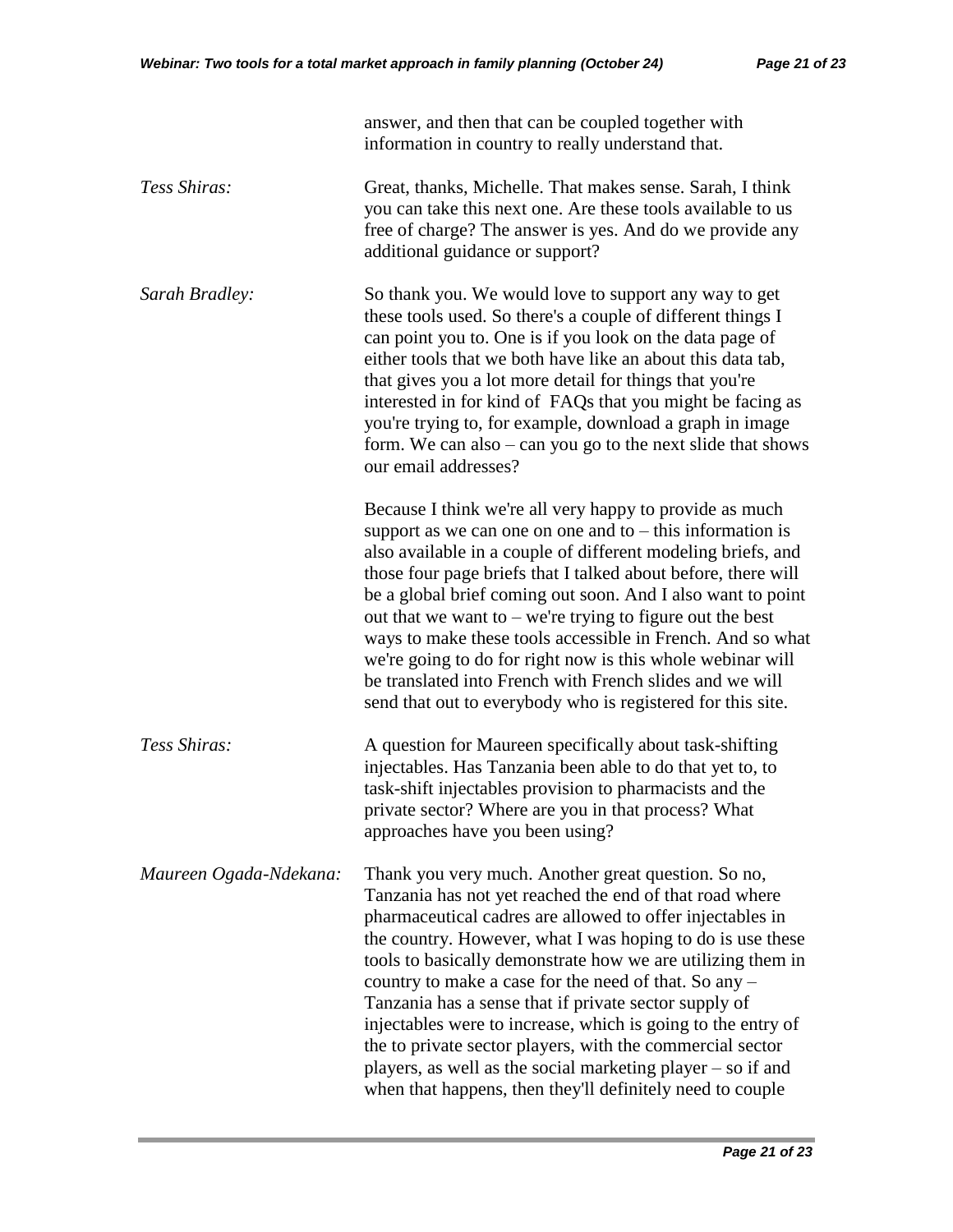|                        | that with like I mentioned before, increasing access, and<br>actually even mean, basically opening this further to<br>pharmaceutical cadres.                                                                                                                                                                                                                                                                                                                                                                                                                                                                                                                                                                                                                                                                                                        |
|------------------------|-----------------------------------------------------------------------------------------------------------------------------------------------------------------------------------------------------------------------------------------------------------------------------------------------------------------------------------------------------------------------------------------------------------------------------------------------------------------------------------------------------------------------------------------------------------------------------------------------------------------------------------------------------------------------------------------------------------------------------------------------------------------------------------------------------------------------------------------------------|
|                        | Because as you saw in my slides, this translated to around<br>three million additional visits to the private sector. Now,<br>we know that private sector facilities and hospitals might<br>not be able to absorb that. So what might be strategic is for<br>Tanzania to basically support task shifting policies that will<br>allow for pharmacists and pharmaceutical cadres to be able<br>to offer that method, therefore easing the burden on that<br>sector, especially on the service delivery facilities. So yeah,<br>so we are using these tools to advocate for that shifting.<br>We're still on our journey. And we're happy to share our<br>learnings as we sort of go through the process. Thank you<br>very much.                                                                                                                       |
| Tess Shiras:           | Thanks, Maureen. And I think we will have one final<br>question. Maureen I think I'll end with you again, though<br>Sarah and Michelle, if you have anything to add please do<br>so. Does anything in these two tools really surprise you or<br>your team, or stakeholders that you've shared these data<br>with?                                                                                                                                                                                                                                                                                                                                                                                                                                                                                                                                   |
| Maureen Ogada-Ndekana: | Thank you very much. Thank you very much. That's a great<br>question. So yes, I would say the - a lot of the data in the<br>tool had a lot of learnings that we have basically picked<br>from and programmed for, both for the project itself, as<br>well as for stakeholders in country. But I'll say the one<br>thing that keeps surprising us is basically this whole thing<br>amongst the wealthiest contraceptive users in Tanzania and<br>the fact that that is skewed, or still skewed towards, the<br>public sector with more than half in general of our family<br>planning or contraceptive users, the wealthiest<br>contraceptive users, still relying on the public sector for<br>their methods. And for us, this really, I felt basically<br>provided a platform for further discussion and further<br>questioning among stakeholders. |
|                        | So we asked ourselves what the problem was right? Was it<br>that commodities were not available within the private<br>sector? And in some cases it is yes. So then it's provided<br>stakeholders with opportunities to then work towards<br>bridging that gap. We also basically $-$ it also basically led<br>us to investigate whether there was sufficient capacity<br>within the private sector or amongst the private sector                                                                                                                                                                                                                                                                                                                                                                                                                    |